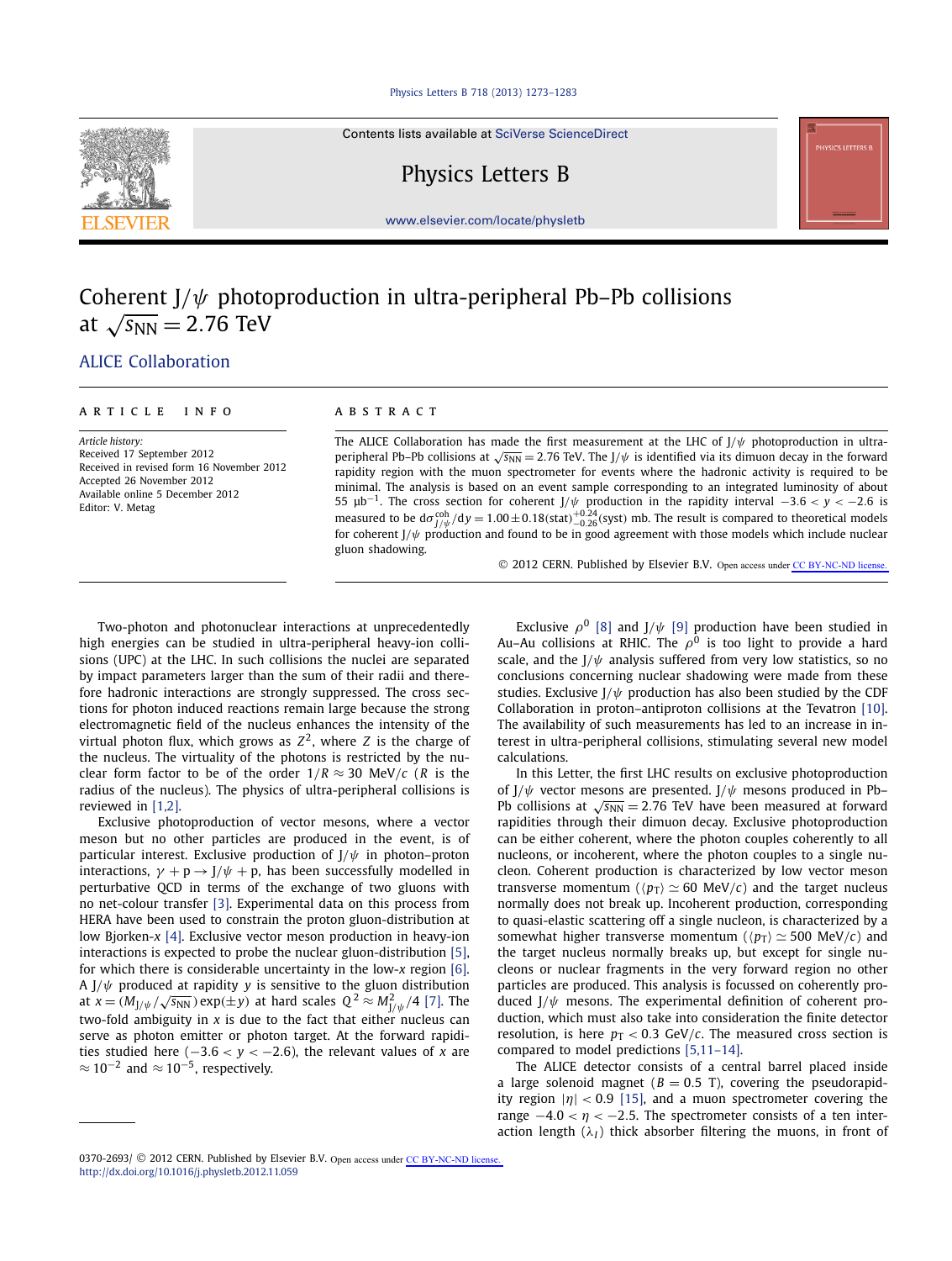<span id="page-1-0"></span>five tracking stations containing two planes of cathode pad multiwire proportional chambers (MWPC) each, with the third station placed inside a dipole magnet with a  $\int B dl = 3$  Tm integrated field. The forward muon spectrometer includes a triggering system, used to select muon candidates with a transverse momentum larger than a given programmable threshold. It has four planes of resistive plate chambers (RPC) downstream of a 1.2 m thick iron wall (7.2 *λI*), which absorbs secondary punch-through hadrons from the front absorber and low momentum muons from *π* and K weak decays. This analysis uses the VZERO counters for triggering and event selection. These consist of two arrays of 32 scintillator tiles each, covering the range  $2.8 < \eta < 5.1$  (VZERO-A, on the opposite side of the muon arm) and  $-3.7 < \eta < -1.7$  (VZERO-C) and positioned at  $z = 329$  cm and  $z = -87$  cm from the interaction point, respectively. Finally, two sets of hadronic Zero-Degree Calorimeters (ZDCs) are located at 116 m on either side of the Interaction Point. These detect neutrons emitted in the very forward region, for example neutrons emitted following electromagnetic dissociation [\[16\].](#page-6-0)

The analysis presented in this publication is based on a sample of events collected during the 2011 Pb–Pb run, selected with a special trigger (FUPC) set up to select UPC events in which a dimuon pair is produced within the acceptance of the detector. The integrated luminosity corresponds to about 55  $\mu$ b<sup>-1</sup>.

The purpose of the FUPC trigger is to select events containing two muons from two-photon production ( $\gamma \gamma \rightarrow \mu^+ \mu^-$ ) or from  $J/\psi$  decay, and it requires the following event characteristics:

- (i) a single muon trigger above a 1 GeV/ $c$   $p_T$ -threshold;
- (ii) at least one hit in the VZERO-C detector since the muon spectrometer covers most of its pseudorapidity acceptance. In addition, VZERO-C vetoes the remaining upstream beam-gas events which could produce a trigger in the muon arm;
- (iii) no hits in the VZERO-A detector to reject hadronic collisions.

A total of  $3.16 \times 10^6$  events were selected by the FUPC trigger.

The offline event selection used in a previous  $J/\psi$  analysis [\[17\]](#page-6-0) was modified to account for the typical experimental signatures of ultra-peripheral processes, *i.e.* only two tracks in the spectrometer and very low  $J/\psi$  transverse momentum. The following selection criteria were applied (number of remaining events after the selection):

- (i) two reconstructed tracks in the muon arm (432,422 events);
- (ii) owing to the multiple scattering in the front absorber, the DCA (distance between the vertex and the track extrapolated to the vertex transverse plane) distribution of the tracks coming from the interaction vertex can be described by a Gaussian function, whose width depends on the absorber material and is proportional to  $1/p$ , where *p* is the muon momentum. The beam induced background does not follow this trend, and was rejected by applying a cut on the product  $p \times DCA$ , at 6 times the standard deviation of the dispersion due to multiple scattering and detector resolution. The additional dispersion due to the uncertainty on the vertex position (not measurable in UPC events) is negligible in comparison and does not affect the value of the cut (26,958 events);
- (iii) at least one of the muon track candidates were required to match a trigger track above the 1 GeV/ $c$   $p_T$ -threshold in the spectrometer trigger chambers (10,172 events);
- (iv) both tracks pseudorapidities within the range −3*.*<sup>7</sup> *< η*1*,*<sup>2</sup> *<* −2*.*5, to match the VZERO-C acceptance (5100 events);
- (v) the tracks exit from the absorber in the range 17*.*5 cm *< R*abs *<* 89*.*5 cm, delimiting the two homogeneous parts of the

#### **Table 1**

Summary of the contributions to the systematic uncertainty for the integrated J*/ψ* cross section measurement. The error for the coherent signal extraction includes the systematic error in the fit of the invariant mass spectrum and the systematic errors on  $f_D$ and  $f_l$ , as described in the text.

| Source                                             | Value           |
|----------------------------------------------------|-----------------|
| Theoretical uncertainty in $\sigma_{\gamma\gamma}$ | 20%             |
| Coherent signal extraction                         | $^{+9}_{-14}$ % |
| Reconstruction efficiency                          | 6%              |
| RPC trigger efficiency                             | 5%              |
| $J/\psi$ acceptance calculation                    | 3%              |
| Two-photon $e^+e^-$ background                     | 2%              |
| Branching ratio                                    | 1%              |
| Total                                              | $+24c$          |

absorber covering the angular acceptance of the spectrometer (*R*abs is the radial coordinate of the track at the end of the front absorber) (5095 events);

- (vi) dimuon rapidity to be in the range  $-3.6 < y < -2.6$ , which ensured that the edges of the spectrometer acceptance were avoided (4919 events);
- (vii) two tracks with opposite charges (3209 events);
- (viii) only events with a neutron ZDC signal below 6 TeV on each side were kept. In the present data sample, this cut does not remove any events with a J*/ψ* produced with a transverse momentum below 0*.*3 GeV*/c*, but reduces hadronic contamination at higher  $p_T$  (817 events);
- (ix) dimuons to have  $p<sub>T</sub> < 0.3$  GeV/*c* and invariant mass 2.8 <  $M_{\text{inv}}$  < 3.4 GeV/ $c^2$  (122 events);
- (x) VZERO offline timing compatible with crossing beams (117 events).

The acceptance and efficiency of J*/ψ*-reconstruction were calculated using a large sample of coherent and incoherent J*/ψ* events generated by STARLIGHT [\[18\]](#page-6-0) and folded with the detector Monte Carlo simulation. STARLIGHT simulates photonuclear and twophoton interactions at hadron colliders. The simulations for exclusive vector meson production and two-photon interactions are based on the models in [\[11\]](#page-6-0) and [\[19\],](#page-6-0) respectively.

The residual misalignment and the time-dependent conditions of the tracking and trigger chamber components were taken into account in these simulations. The trigger chamber efficiencies were computed from the data and used in the global efficiency calculation. A separate simulation was performed for each run, in order to take into account the slight variations in run conditions during the data taking. The product of the acceptance and efficiency corrections  $(Acc \times \varepsilon)_{J/\psi}$  was calculated as the ratio of the number of the simulated events that satisfy the event selection in Table 1 to the number of generated events within −3*.*6 *< y <* −2*.*6. The final values for the combined acceptance and efficiency were found to be 16.6% and 14.3% for coherent and incoherent J*/ψ*, respectively. The relative systematic error coming from the uncertainties on the trigger chamber efficiencies used in these simulations amounts to 4%. In addition, the muon reconstruction efficiency has been evaluated both in data and simulations, in a way similar to that described in [\[17\],](#page-6-0) and a 6% relative systematic uncertainty on the  $(Acc \times \varepsilon)_{I/\psi}$ corrections was assigned to account for the observed differences.

In order to evaluate the systematic error on the acceptance coming from the generator choice, the acceptance was computed from a parameterization of the results on coherent J*/ψ* production in [\[5\].](#page-6-0) It was also calculated by modifying the rapidity distribution in STARLIGHT and letting it vary between a flat distribution and a distribution consistent with the model with the steepest slope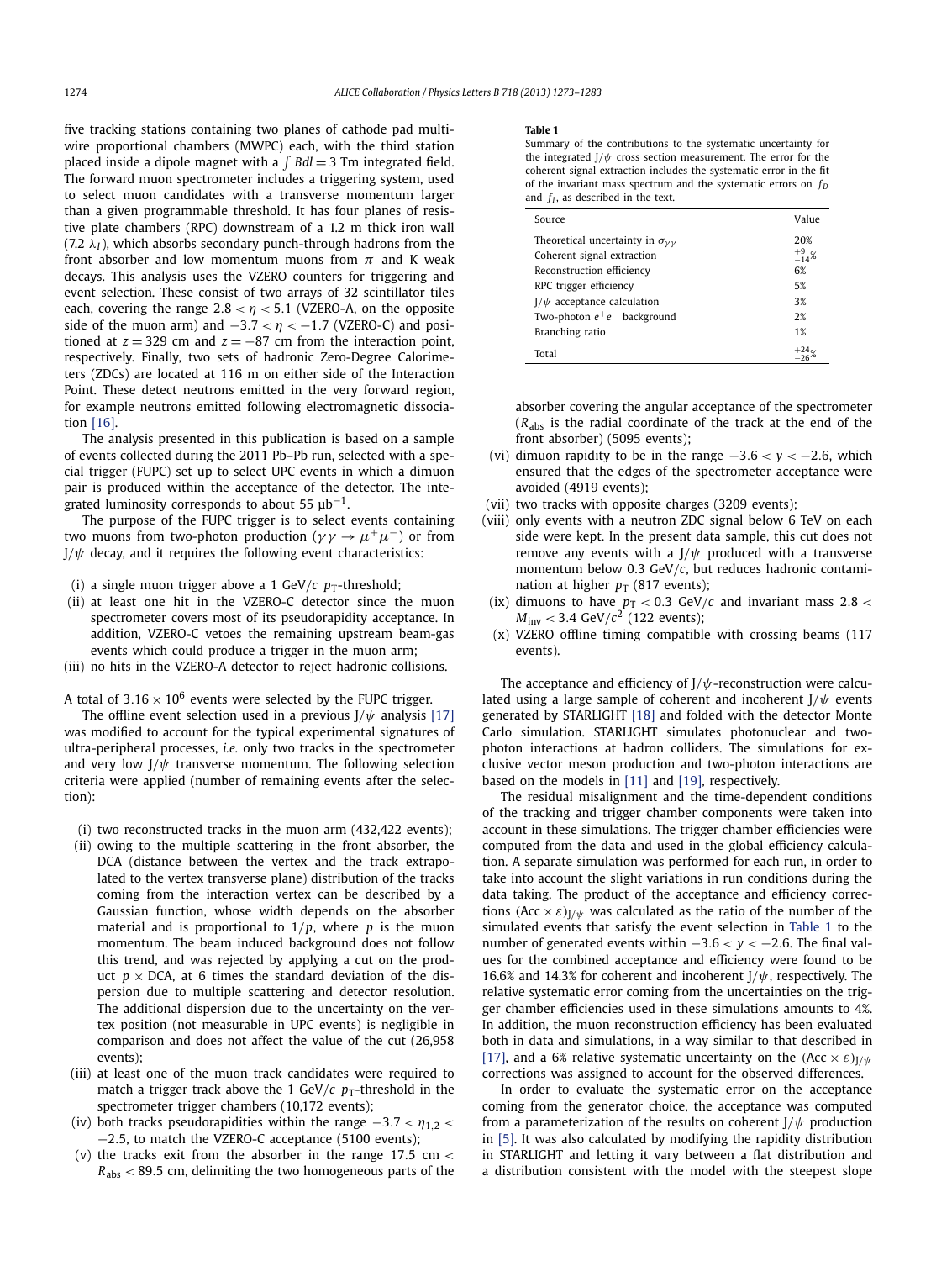<span id="page-2-0"></span>

**Fig. 1.** Invariant mass distribution for events with exactly two oppositely charged muons satisfying the event selection described in the text.

(AB-MSTW08, see below for definition) over the range −3*.*6 *< y <* −2*.*6. The differences in acceptance between the methods were below 3%, which was taken into account in the systematic error calculation. It is assumed in these calculations that the J*/ψ* is transversely polarized. Transverse polarization is expected for a quasi-real photon from s-channel helicity conservation. This has been confirmed experimentally for exclusive J*/ψ* production in  $\gamma + p \rightarrow$  *J*/ $\psi$  + *p* interactions [\[20,21\]](#page-6-0) and for exclusive  $\rho^0$  pho-toproduction in heavy-ion collisions [\[8\].](#page-6-0) Owing to the low  $p_T$  of the  $J/\psi$ , the calculations are insensitive to the choice of reference frame (here the helicity frame was used), and the polarization axis effectively coincides with the beam axis.

Activity in the central barrel was checked for events with invariant mass in the range  $2.8 < M_{\text{inv}} < 3.4 \text{ GeV}/c^2$ . No events with more than one tracklet in the Si-Pixel (SPD) detector were found. The events with one tracklet (6 out of 117) were not removed, as this level of activity is consistent with the background from random combinations of noise hits.

The invariant mass distribution for opposite sign (OS) muon pairs with  $2.2 < M_{\text{inv}} < 4.6$  GeV/ $c^2$  is shown in Fig. 1. A J/ $\psi$  peak is clearly visible in the spectrum, on top of a continuum coming from  $\gamma \gamma \rightarrow \mu^+ \mu^-$ . Only two like-sign dimuon pairs are in the invariant mass range 2.2  $<$   $M_{\text{inv}}$   $<$  4.6 GeV/ $c^2$ , at 2.3 GeV/ $c^2$  and 2.8 GeV $/c^2$ . The combinatorial background is therefore estimated to be  $\leqslant 2\%$  at 90% confidence level in the invariant mass range  $2.8 < M_{\text{inv}} < 3.4 \text{ GeV}/c^2$ .

The  $J/\psi$  yield was obtained by fitting the dimuon invariant mass spectrum in the range  $2.2 < M_{\text{inv}} < 4.6$  GeV/ $c^2$  with an exponential function to describe the underlying continuum, and a Crystal Ball function [\[22\]](#page-6-0) to extract the J*/ψ* signal. The Crystal Ball tail parameters (*αCB* and *n*) were fixed to values obtained from simulations. The central mass value from the fit is  $3.123 \pm 0.011$  GeV/ $c^2$ , which is within 2.4 $\sigma$  (0.8%) of the known value of the  $J/\psi$  mass and compatible with the absolute calibration accuracy of the muon spectrometer. The width,  $84 \pm 14$  MeV/ $c^2$ , is in agreement with the Monte Carlo simulations. The extracted number of  $J/\psi$ s is  $N_{yield} = 96 \pm 12$ (stat)  $\pm 6$ (syst). The systematic error on the yield (6%) was obtained by varying the Crystal Ball tail parameters. The exponential slope parameter of the continuum is  $-1.4 \pm 0.2$  GeV/ $c^2$  in good agreement with the corresponding Monte Carlo expectation (−1*.*<sup>39</sup> ± <sup>0</sup>*.*01 GeV*/c*2). This, together with the fact that the  $p<sub>T</sub>$  distribution is consistent with the expectations from STARLIGHT, is an additional indication that there is no unexpected background in the invariant mass range considered.

The fraction  $f_D$  of the  $J/\psi$  mesons coming from the decay of  $\psi' \rightarrow$  *J*/ $\psi$  + anything was estimated by simulating a sample of coherently produced  $\psi$ 's with STARLIGHT, using PYTHIA [\[23\]](#page-6-0) to simulate their decay into  $J/\psi$ . The detector response was simulated as described above. The contribution from incoherently produced  $\psi'$  is expected to give a negligible contribution for  $p_T < 0.3$  GeV/*c* and was not considered. Unlike the directly produced J*/ψ* discussed above, the polarization of J*/ψ*s coming from *ψ* decays cannot easily be predicted, since the polarization of the original  $\psi'$  can be shared between the J/ $\psi$  and the other daughters in different ways. The  $\psi'$  decay was therefore simulated by assuming the following  $J/\psi$  polarizations: (i) no polarization (NP), (ii) full transverse (T), and (iii) full longitudinal (L). The J*/ψ* fraction coming from  $\psi'$  decay for a given polarization *P*,  $f_D^P$  can be written as:

$$
f_D^P = \frac{\sigma_{\psi'} \cdot BR(\psi' \to J/\psi + \text{anything}) \cdot (Acc \times \varepsilon)_{\psi' \to J/\psi}^P}{\sigma_{J/\psi} \cdot (Acc \times \varepsilon)_{J/\psi}}, \quad (1)
$$

where the  $(Acc \times \varepsilon)_{J/\psi}$  and  $(Acc \times \varepsilon)_{\psi'/\to J/\psi}^P$  were computed for  $p_T < 0.3$  GeV/*c*.

According to STARLIGHT, the ratio between the  $ψ'$  and  $J/\psi$  coherent photoproduction cross sections is 0.19 giving  $f_D^{NP} = 11.9\%$ ,  $f_D^T = 9.3\%$ ,  $f_D^L = 16.8\%$ . The cross sections ratio is significantly lower in the pQCD inspired model [\[5\],](#page-6-0) 0.087. This changes the above fraction, giving  $f_D^{NP} = 5.5\%$ ,  $f_D^T = 4.3\%$ ,  $f_D^L = 7.9\%$ . The estimates for  $f_D$  thus range from 4.3% to 16.8%. The best estimate was taken as the middle of this range with the extremes providing the lower and upper limits, giving  $f_D = (11 \pm 6)$ %.

The dimuon  $p_T$  distribution integrated over 2.8  $<$   $M_{\text{inv}}$   $<$ 3.4 GeV/ $c^2$  is presented in [Fig. 2.](#page-3-0) The clear peak at low  $p_T$  is mainly due to coherent interactions, while the tail extending out to 0*.*8 GeV*/c* comes from incoherent production. In addition, the high- $p_T$  region may still contain a few hadronic events, which makes it difficult to extract the incoherent photoproduction cross section from these data. To estimate the fraction  $(f_I)$  of incoherent over coherent events in the region  $p<sub>T</sub> < 0.3$  GeV/*c*, the ratio *σ*inc*/σ*coh, weighted by the detector acceptance and efficiency for the two processes, was calculated, giving  $f_I = 0.12$  when  $\sigma_{\text{inc}}/\sigma_{\text{coh}}$ was taken from STARLIGHT, and  $f_I = 0.08$  when the model in [\[5\]](#page-6-0) was used. Four different functions were used to describe the *p*<sup>T</sup> spectrum: coherent and incoherent photoproduction of J*/ψ*, J*/ψ* from *ψ* decay, and two-photon production of continuum pairs. The shapes for the fitting functions (Monte Carlo templates)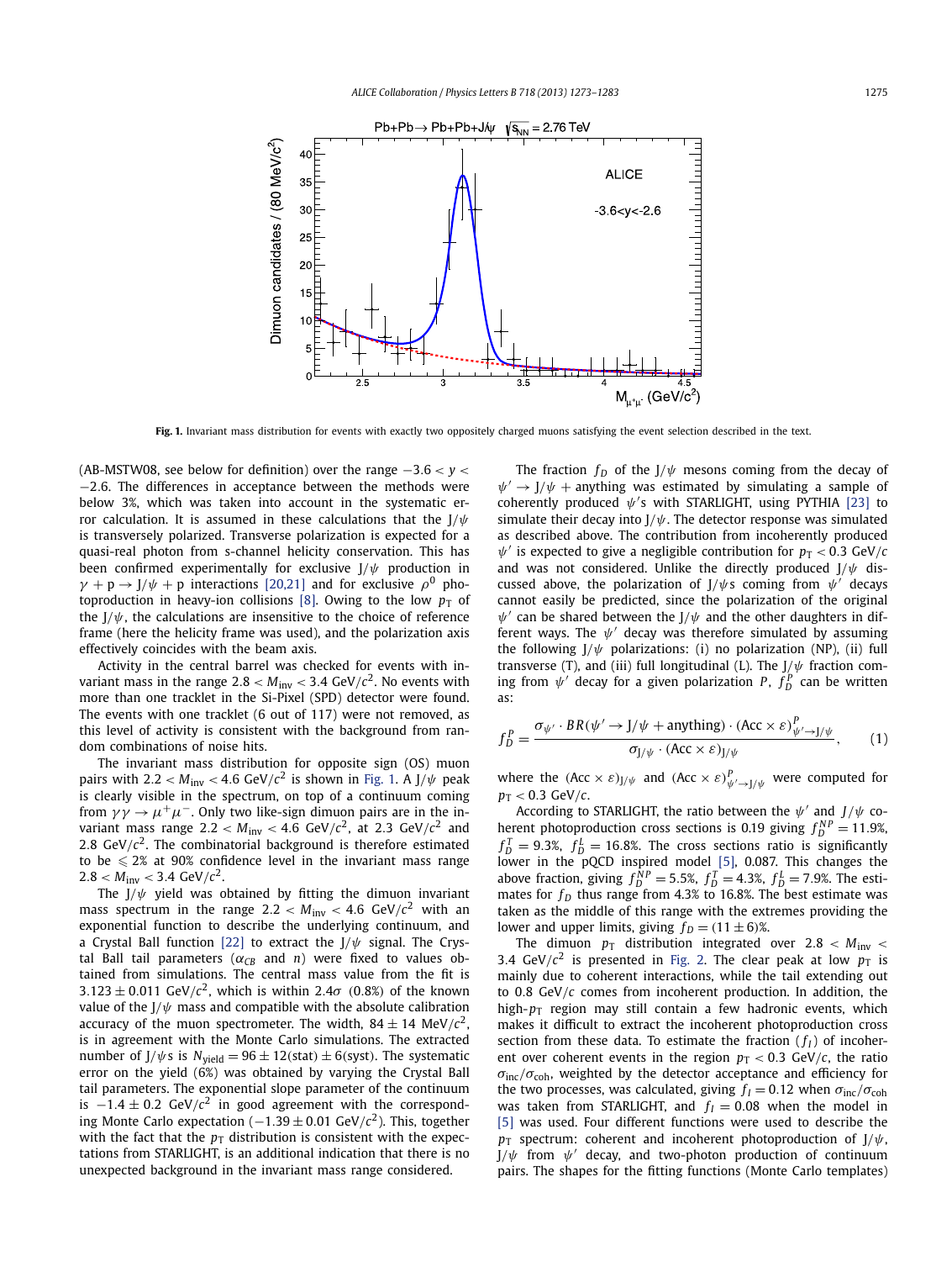<span id="page-3-0"></span>

Fig. 2. Dimuon  $p_T$  distribution for events satisfying the event selection described in the text. The data points are fitted summing four different Monte Carlo templates: coherent J/ $\psi$  production (dashed – blue), incoherent J/ $\psi$  production (dotted – red), J/ $\psi$ s from  $\psi'$  decay (dash-dotted – violet), and  $\gamma \gamma \to \mu^+ \mu^-$  (dash-dotted – green). The solid histogram (black) is the sum. (For interpretation of the references to colour in this figure legend, the reader is referred to the web version of this Letter.)

were provided by STARLIGHT events folded with the detector simulation. The relative normalization was left free for coherent and incoherent photoproduction. The contribution from the  $\psi'$  was constrained from estimate above  $(f_D = (11 \pm 6)$ %), and the twophoton contribution was determined from the fit of the continuum in [Fig. 1.](#page-2-0) In the fit, the incoherent process is constrained mainly in the region  $0.5 < p_T < 0.8$  GeV/*c*, where the other three processes are negligible. As this  $p<sub>T</sub>$  region (not used in the  $J/\psi$  signal extraction) is likely to suffer from some hadronic background, the fit can only provide an upper limit on  $f_l$ . The result is  $f_l = 0.26 \pm 0.05$ , about a factor 2 larger than the estimate from the theoretical models quoted above. We conclude by taking the middle value of the two calculations and the fit as the best estimate of  $f_I$ , and the other two results as lower and upper limits, respectively, giving  $f_I = 0.12^{+0.14}_{-0.04}$ .

The fact that the Monte Carlo templates describe the  $p<sub>T</sub>$  distribution well in the range  $0.0 < p_T < 0.8$  GeV/*c* confirms that there is no strong contamination from hadronic production in the event sample. An upper limit on the contribution from hadronic interactions can be obtained by considering events with  $p_T > 1.0$  GeV/*c*, where the contribution from incoherent photoproduction is very small. For hadronic  $J/\psi$  production it is known from the parameterization in Ref. [\[24\]](#page-6-0) that (including the acceptance and efficiency corrections) 82% of the yield is above  $p<sub>T</sub> > 1.0$  GeV/*c*, while only 2% is below  $p_T < 0.3$  GeV/*c*. If one conservatively assumes that the 32 events in the data sample with  $p_T > 1.0$  GeV/*c* are all from hadronic production, the expected yield from hadronic interactions below  $p_T < 0.3$  GeV/*c* can be estimated to be  $(0.02/0.83)$ ·  $32 = 0.8$  events. This is thus less than a 1% contamination. A similar estimate can be obtained by scaling the measured cross section for  $J/\psi$  production in Pb–Pb collisions [\[17\]](#page-6-0) with the number of binary collisions assuming that all events with 80–100% centrality survive the event selection (a very conservative assumption). The conclusion is thus that the contamination from hadronic interactions is negligible and no correction need be applied for it.

Finally, the total number of coherent J*/ψ*s is calculated from the yield extracted from the fit to the invariant mass distribution by

$$
N_{J/\psi}^{\text{coh}} = \frac{N_{\text{yield}}}{1 + f_I + f_D},\tag{2}
$$

resulting in  $N_{J/\psi}^{\text{coh}} = 78 \pm 10(\text{stat})_{-11}^{+7}(\text{syst})$ .

The coherent  $J/\psi$  differential cross section is given by:

$$
\frac{d\sigma_{J/\psi}^{\text{coh}}}{dy} = \frac{N_{J/\psi}^{\text{coh}}}{(\text{Acc} \times \varepsilon)_{J/\psi} \cdot \epsilon_{\text{trig}} \cdot BR(J/\psi \to \mu^+ \mu^-) \cdot \mathcal{L}_{\text{int}} \cdot \Delta y},\tag{3}
$$

where  $N_{J/\psi}^{\text{coh}}$  is the number of  $J/\psi$  candidates from Eq. (2),  $(Acc \times \varepsilon)$ <sub>*J/ψ*</sub> corresponds to the acceptance and efficiency of the muon spectrometer, as discussed above, and  $\epsilon_{\mathrm{trig}}$  is the VZERO trigger efficiency. *BR*(*J*/ $\psi \rightarrow \mu^{+}\mu^{-}$ ) = 5.93% is the branching ratio for  $J/\psi$  decay into muons [\[25\],](#page-6-0)  $\Delta y = 1$  the rapidity interval bin size, and  $\mathcal{L}_{int}$  the total integrated luminosity. During the 2011 Pb–Pb run the VZERO detector was optimized for the selection of hadronic Pb–Pb collisions, with a threshold corresponding to an energy deposit above that from a single minimum ionizing particle (MIP). The distribution of the signal produced by a MIP crossing the 2 cm thick VZERO scintillator has a Landau shape. To get an accurate simulation of the efficiency for low multiplicity events with this threshold setting, would require an almost perfect reproduction of the Landau by the MC simulation. Therefore we used the QED continuum pair production for the normalization and not Eq. (3).

In addition to exclusive J*/ψ*, the FUPC trigger selected *γγ* →  $\mu^+\mu^-$  events, which are very similar to coherent J/ $\psi$  decays in terms of kinematics and associated event characteristics. This reaction is a standard QED process, which in principle can be calculated with high accuracy. The fact that the photon coupling to the nuclei is  $Z\sqrt{\alpha}$  (with  $Z = 82$  here) rather than just  $\sqrt{\alpha}$  increases the uncertainty of the contribution from higher order terms. Predictions exist where this effect is negligible [\[26\].](#page-6-0) However, other studies obtained a 16% reduction in the cross section from higher order terms in Pb–Pb collisions at the LHC [\[27\].](#page-6-0) There is also an uncertainty associated with the minimum momentum transfer and the nuclear form factor [\[28\].](#page-6-0) Two-photon production of  $\mu^+\mu^-$ -pairs from STARLIGHT was used to determine the trigger efficiency [\[19\].](#page-6-0) The cross sections from STARLIGHT for two-photon production of  $e^+e^-$  and  $\mu^+\mu^-$  pairs have previously been compared with results from STAR [\[29\]](#page-6-0) and PHENIX [\[9\],](#page-6-0) respectively. The predictions from STARLIGHT have been found to be in good agreement with the experimental results. These results, however, have uncertainties of about 25 to 30%. In the absence of high precision measurements constraining the model, and taking into account the outstanding theoretical issues mentioned above, the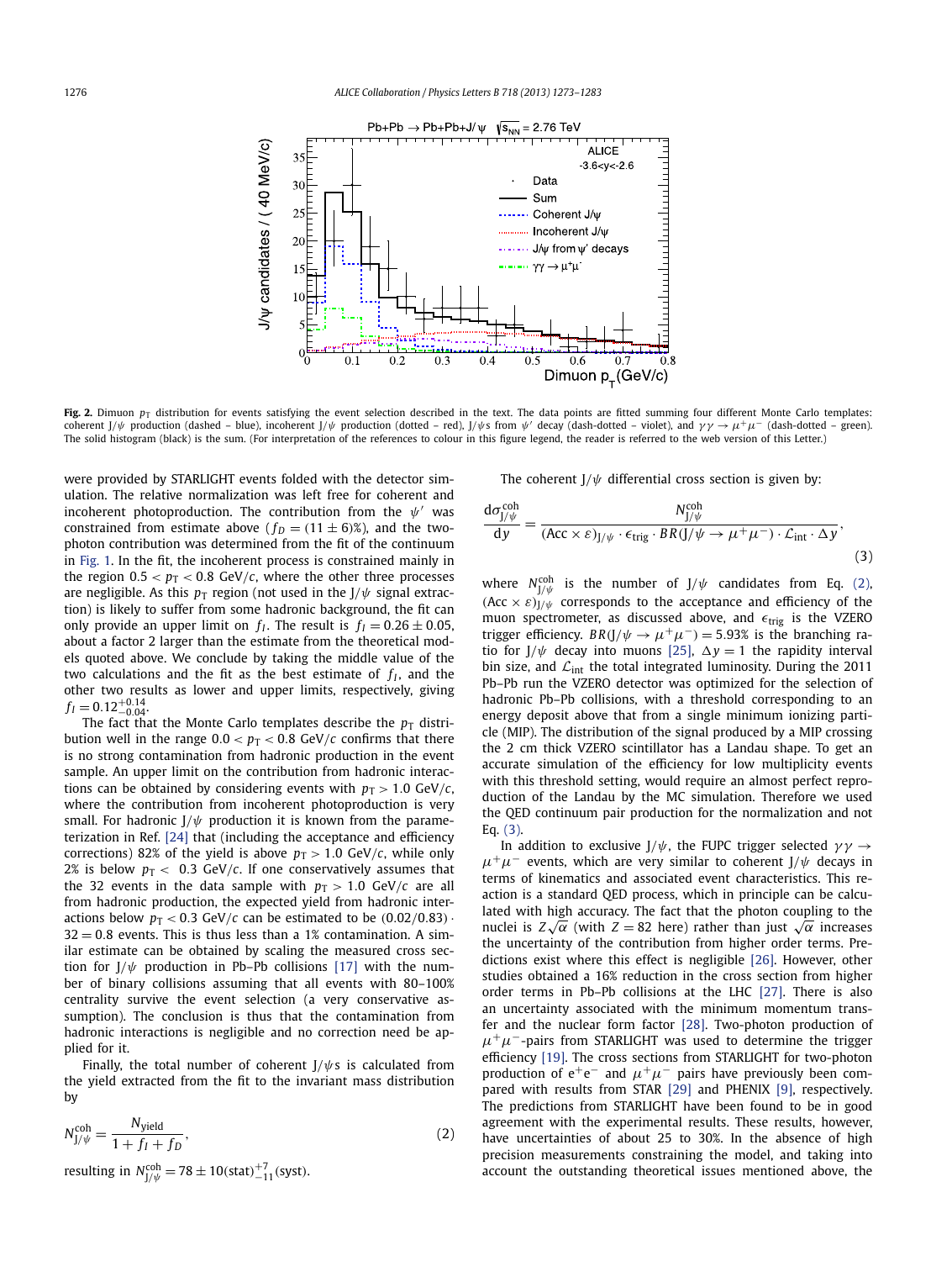<span id="page-4-0"></span>uncertainty in the STARLIGHT two-photon cross section is estimated to be 20%.

The cross section for  $\gamma \gamma \rightarrow \mu^+ \mu^-$  can be written in a similar way to Eq. [\(3\)](#page-3-0) and the ratio of the two is independent of luminosity and of the trigger efficiency:

$$
\frac{\mathrm{d}\sigma_{J/\psi}^{\text{coh}}}{\mathrm{d}y} = \frac{1}{BR(J/\psi \to \mu^+ \mu^-)} \cdot \frac{N_{J/\psi}^{\text{coh}}}{N_{\gamma\gamma}} \cdot \frac{(Acc \times \varepsilon)_{\gamma\gamma}}{(Acc \times \varepsilon)_{J/\psi}} \cdot \frac{\sigma_{\gamma\gamma}}{\Delta y}, \quad (4)
$$

where  $N_{\gamma\gamma}$  was obtained by counting the number of events in the invariant mass intervals 2.2  $<$   $M_{\text{inv}}$   $<$  2.6 GeV/ $c^2$  ( $N_{\gamma\gamma}$  = 43  $\pm$ *7*(*stat*)) and 3.5  $<$  *M*<sub>inv</sub>  $<$  6 GeV/ $c^2$  (*N*<sub>*γ*γ</sub> = 15  $\pm$  4(*stat*)), to avoid contamination from the J/ $\psi$  peak. To determine  $\sigma_{\gamma\gamma}$  STARLIGHT [\[19\]](#page-6-0) was used. The cross section for dimuon invariant mass between 2.2 *< M*<sub>inv</sub> < 2.6 GeV/ $c^2$  or 3.5 *< M*<sub>inv</sub> < 6 GeV/ $c^2$ , dimuon rapidity in the interval −3*.*6 *< y <* −2*.*6, and each muon satisfying  $-3.7 < \eta_{1,2} < -2.5$  is  $\sigma_{\gamma\gamma} = 17.4$  µb  $(\sigma_{\gamma\gamma} = 13.7$  µb and  $\sigma_{\gamma\gamma}$  = 3.7 µb for the low and high invariant mass intervals, respectively). The  $(Acc \times \varepsilon)_{\gamma\gamma}$  for events satisfying the same selection was calculated using events from STARLIGHT folded with the detector simulation as described above. The data cuts applied to the Monte Carlo sample were the same as those applied for the *J/ψ* data analysis, resulting in a (Acc  $\times$  ε)<sub>γγ</sub> of 42.1% (37.9% for  $2.2 < M_{\text{inv}} < 2.6 \text{ GeV}/c^2$  and 57.5% for  $3.5 < M_{\text{inv}} < 6 \text{ GeV}/c^2$ ).

A possible source of inefficiency comes from correlated QED pair production, *i.e.* interactions which produce both a J*/ψ* and a low mass *e*+*e*−-pair (the latter has a very large cross section), with one of the electrons hitting the VZERO-A detector and thus vetoing the event. This effect was studied with data, in a sample collected with comparable luminosity by a control trigger, requiring a coincidence of at least two muons in the muon arm trigger with hits in both the VZERO-A and VZERO-C. Two J*/ψ* events were found in this sample, giving an upper limit on the inefficiency smaller than 2%.

Since the kinematic distributions of the muons from J*/ψ* decays and *γγ* processes are different, the systematic uncertainties on the corresponding  $(Acc \times \varepsilon)$  corrections coming from the uncertainties on the muon trigger and reconstruction efficiencies do not exactly cancel out in Eq. (4). In order to account for this effect, a 50% correlation factor has been estimated, conservatively, when computing the systematic uncertainty on the ratio. The sources of the systematic error are summarized in [Table 1.](#page-1-0) The final result is a differential cross section for coherent J*/ψ* production of  $d\sigma_{J/\psi}^{\text{coh}}/dy = 1.00 \pm 0.18(\text{stat})_{-0.26}^{+0.24}(\text{syst})$  mb.

The cross section is compared with calculations from various models [\[5,11–14\]](#page-6-0) in Fig. 3. The differences between the models come mainly from the way the photonuclear interaction is treated. The predictions can be divided into three categories:

- i) those that include no nuclear effects (AB-MSTW08, see below for definition). In this approach, all nucleons contribute to the scattering, and the forward scattering differential cross section,  $d\sigma/dt$  at  $t = 0$  (*t* is the momentum transfer from the target nucleus squared), scales with the number of nucleons squared, *A*2;
- ii) models that use a Glauber approach to calculate the number of nucleons contributing to the scattering (STARLIGHT, GM, and CSS). The reduction in the calculated cross section depends on the total  $J/\psi$ -nucleon cross section;
- iii) partonic models, where the cross section is proportional to the nuclear gluon distribution squared (AB-EPS08, AB-EPS09, AB-HKN07, and RSZ-LTA).

STARLIGHT uses the latest HERA data on exclusive J*/ψ* production in photon–proton interactions [\[20,21\]](#page-6-0) as input to calcu-



**Fig. 3.** Measured coherent differential cross section of J*/ψ* photoproduction in ultraperipheral Pb–Pb collisions at  $\sqrt{s_{NN}}$  = 2.76 TeV. The error is the quadratic sum of the statistical and systematic errors. The theoretical calculations described in the text are also shown. The rapidity distributions are shown in a), b) shows the cross section integrated over −3*.*6 *< y <* −2*.*6, and c) shows the ratio of the cross sections in the rapidity intervals −3*.*1 *< y <* −2*.*6 and −3*.*6 *< y <* −3*.*1. The dashed lines in the lower two plots indicate the three model categories discussed in the text.

late the corresponding photon-nucleus cross section. The model by Goncalves and Machado (GM) [\[13\]](#page-6-0) calculates the J*/ψ*-nucleon cross section from the Color Dipole model, whereas Cisek, Szczurek,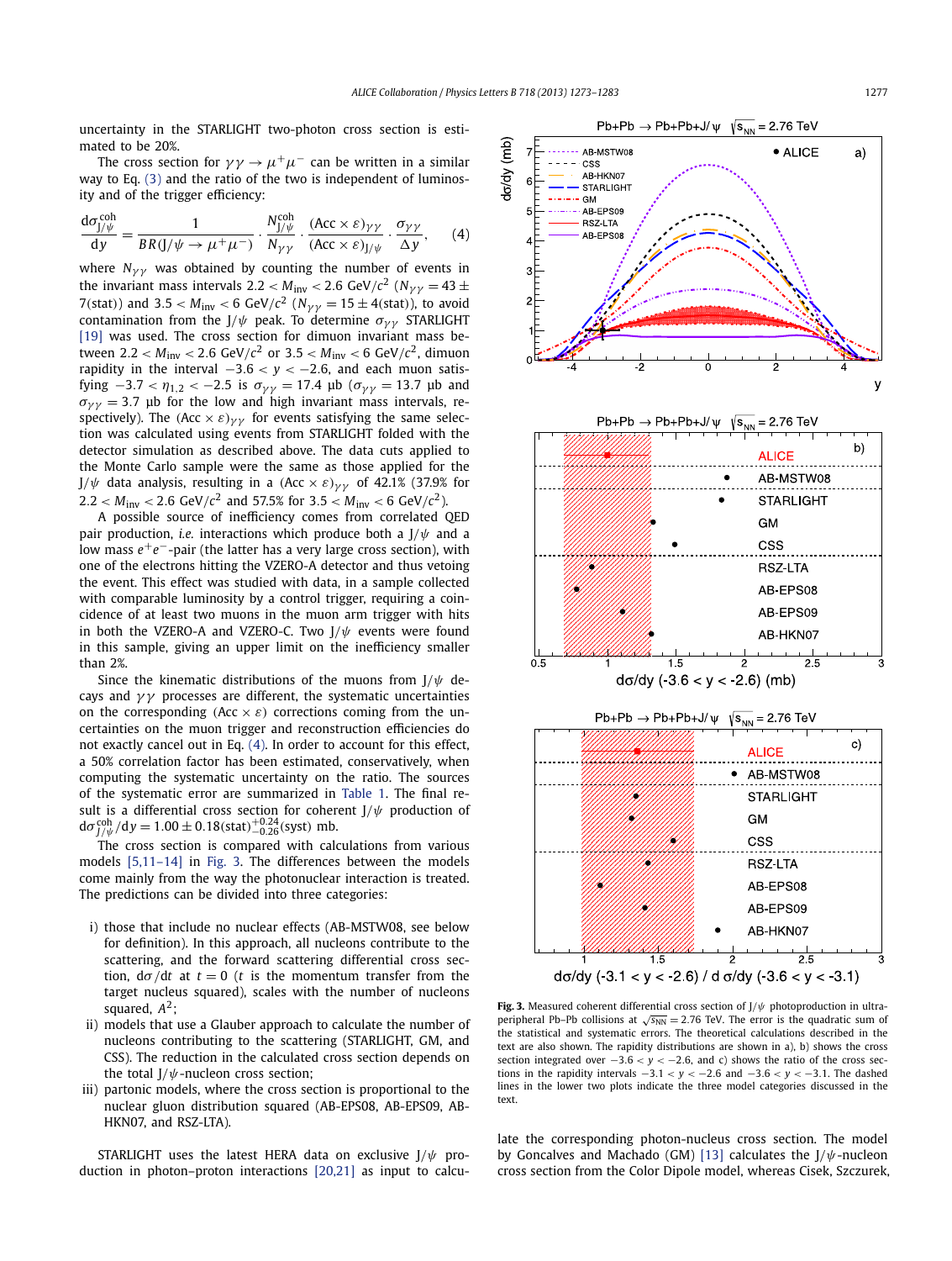and Schäfer (CSS) [\[14\]](#page-6-0) use the essentially equivalent *k*⊥-factorization approach. The difference of about 25% between the two calculations is due to different treatment of the nucleon gluon distribution at low *x* (gluon saturation), and the way in which it affects the dipole-nucleon cross section.

Calculations by Adeluyi and Bertulani (AB) [\[12\]](#page-6-0) and by Rebyakova, Strikman, and Zhalov (RSZ) [\[5\]](#page-6-0) are based on perturbative QCD. The calculations by Rebyakova *et al.* use a cross section for exclusive  $J/\psi$  photoproduction on a proton target calculated from leading order perturbative QCD within the leading log approximation. The calculations use the integrated gluon density distribution in the proton determined by the Durham-PNPI group from data on exclusive  $J/\psi$  production at HERA [\[4\].](#page-6-0) The modification to the nuclear gluon distribution has been calculated in the Leading Twist Approximation [\[30\]](#page-6-0) and is based on using the DGLAP evolution equations and the HERA diffractive parton density distributions.

Adeluyi and Bertulani constrain the nucleon parton distributions to be consistent with data on exclusive vector meson production in photon–proton interactions. The photonuclear cross section is then calculated using different standard parameterizations of the nuclear gluon distribution functions (EPS08, EPS09, and HKN07). For comparison, they also performed calculations where the constrained nucleon gluon distribution function is scaled with the number of nucleons without shadowing or other nuclear effects (AB-MSTW08).

In the region of interest here,  $-3.6 < y < -2.6$ , the sensitivity to shadowing is reduced compared with that at mid-rapidity. Away from mid-rapidity, there is a two-fold ambiguity in the photon energy and the momentum transfer from the nucleus acting as photon target. For example, a  $J/\psi$  produced at  $y = 3$  corresponds to a photon–proton centre-of-mass energy of either  $W_{\gamma p} = 414$  GeV or *W<sup>γ</sup>* <sup>p</sup> = 21 GeV. These two energies in turn correspond to values of *x* of about  $5 \times 10^{-5}$  and  $2 \times 10^{-2}$ , respectively. According to STARLIGHT interactions with  $W_{\gamma p} = 21$  GeV contribute 94% of the cross section, while events with  $W_{\gamma \rm p} = 414$  GeV contribute only 6%. The total d $\sigma^{\rm coh}_{J/\psi}/\rm{d}$ *y* at  $y=3$  is therefore mainly sensitive to the gluon distribution around  $x = 2 \times 10^{-2}$ .

The measured cross section, d $\sigma^{\rm coh}_{J/\psi}/\rm{d} \rm{y} = 1.00$   $\pm$ 0.18 $(\text{stat})_{-0.26}^{+0.24}$ (syst) mb, is compared with the model predictions in [Fig. 3](#page-4-0) a). [Fig. 3](#page-4-0) b) shows a comparison of the cross section integrated over the range  $-3.6 < y < -2.6$ . The models with largest deviations from the measured value are STARLIGHT and AB-MSTW08, which both deviate by about 3 standard deviations if the statistical and systematic errors are added in quadrature. Best agreement (within one standard deviation) is seen for the models RSZ-LTA, AB-EPS09, and AB-EPS08, which include nuclear gluon shadowing. A further check can be performed by dividing the rapidity interval in two and determining the ratio of the cross sections in each interval. This has the advantage that some parts of the systematic errors cancel, and the dominant remaining error is the statistical error. The result is  $R = \sigma(-3.1 \lt y \lt -2.6)$ /  $\sigma(-3.6 < y < -3.1) = 1.36 \pm 0.36$  (stat)  $\pm 0.19$  (syst). The systematic error includes the uncertainties in the signal extraction and in the trigger and reconstruction efficiency. The measured ratio is compared with that from the models in [Fig. 3](#page-4-0) c). The only models which deviate by more than one standard deviation are AB-MSTW08 and AB-HKN07 (1.7 and 1.5 standard deviations, respectively).

In summary, the first LHC measurement on exclusive photoproduction of J/ $\psi$  in Pb–Pb collisions at  $\sqrt{s_{NN}} = 2.76$  TeV has been presented and compared with model calculations. The AB-MSTW08 model, which assumes that the forward scattering cross section scales with the number of nucleons squared, disagrees with the measurement, both for the value of the cross section and for the ratio of the two rapidity intervals, and is strongly disfavoured. STARLIGHT deviates by nearly three standard deviations in the cross section and is also disfavoured. Best agreement is found with models which include nuclear gluon shadowing consistent with the EPS09 or EPS08 parameterizations (RSZ-LTA, AB-EPS09, and AB-EPS08).

#### **Acknowledgements**

The ALICE Collaboration would like to thank all its engineers and technicians for their invaluable contributions to the construction of the experiment and the CERN accelerator teams for the outstanding performance of the LHC complex.

The ALICE Collaboration acknowledges the following funding agencies for their support in building and running the ALICE detector: Calouste Gulbenkian Foundation from Lisbon and Swiss Fonds Kidagan, Armenia; Conselho Nacional de Desenvolvimento Científico e Tecnológico (CNPq), Financiadora de Estudos e Projetos (FINEP), Fundação de Amparo à Pesquisa do Estado de São Paulo (FAPESP); National Natural Science Foundation of China (NSFC), the Chinese Ministry of Education (CMOE) and the Ministry of Science and Technology of China (MSTC); Ministry of Education and Youth of the Czech Republic; Danish Natural Science Research Council, the Carlsberg Foundation and the Danish National Research Foundation; The European Research Council under the European Community's Seventh Framework Programme; Helsinki Institute of Physics and the Academy of Finland; French CNRS-IN2P3, the 'Region Pays de Loire', 'Region Alsace', 'Region Auvergne' and CEA, France; German BMBF and the Helmholtz Association; General Secretariat for Research and Technology, Ministry of Development, Greece; Hungarian OTKA and National Office for Research and Technology (NKTH); Department of Atomic Energy and Department of Science and Technology of the Government of India; Istituto Nazionale di Fisica Nucleare (INFN) of Italy; MEXT Grant-in-Aid for Specially Promoted Research, Japan; Joint Institute for Nuclear Research, Dubna; National Research Foundation of Korea (NRF); CONACYT, DGAPA, México, ALFA-EC and the HELEN Program (High-Energy Physics Latin-American-European Network); Stichting voor Fundamenteel Onderzoek der Materie (FOM) and the Nederlandse Organisatie voor Wetenschappelijk Onderzoek (NWO), Netherlands; Research Council of Norway (NFR); Polish Ministry of Science and Higher Education; National Authority for Scientific Research – NASR (Autoritatea Națională pentru Cercetare Științifică – ANCS); Federal Agency of Science of the Ministry of Education and Science of Russian Federation, International Science and Technology Center, Russian Academy of Sciences, Russian Federal Agency of Atomic Energy, Russian Federal Agency for Science and Innovations and CERN-INTAS; Ministry of Education of Slovakia; Department of Science and Technology, South Africa; CIEMAT, EELA, Ministerio de Educación y Ciencia of Spain, Xunta de Galicia (Consellería de Educación), CEADEN, Cubaenergía, Cuba, and IAEA (International Atomic Energy Agency); Swedish Research Council (VR) and Knut & Alice Wallenberg Foundation (KAW); Ukraine Ministry of Education and Science; United Kingdom Science and Technology Facilities Council (STFC); The United States Department of Energy, the United States National Science Foundation, the State of Texas, and the State of Ohio.

#### **Open access**

This article is published Open Access at [sciencedirect.com](http://www.sciencedirect.com). It is distributed under the terms of the Creative Commons Attribution License 3.0, which permits unrestricted use, distribution, and reproduction in any medium, provided the original authors and source are credited.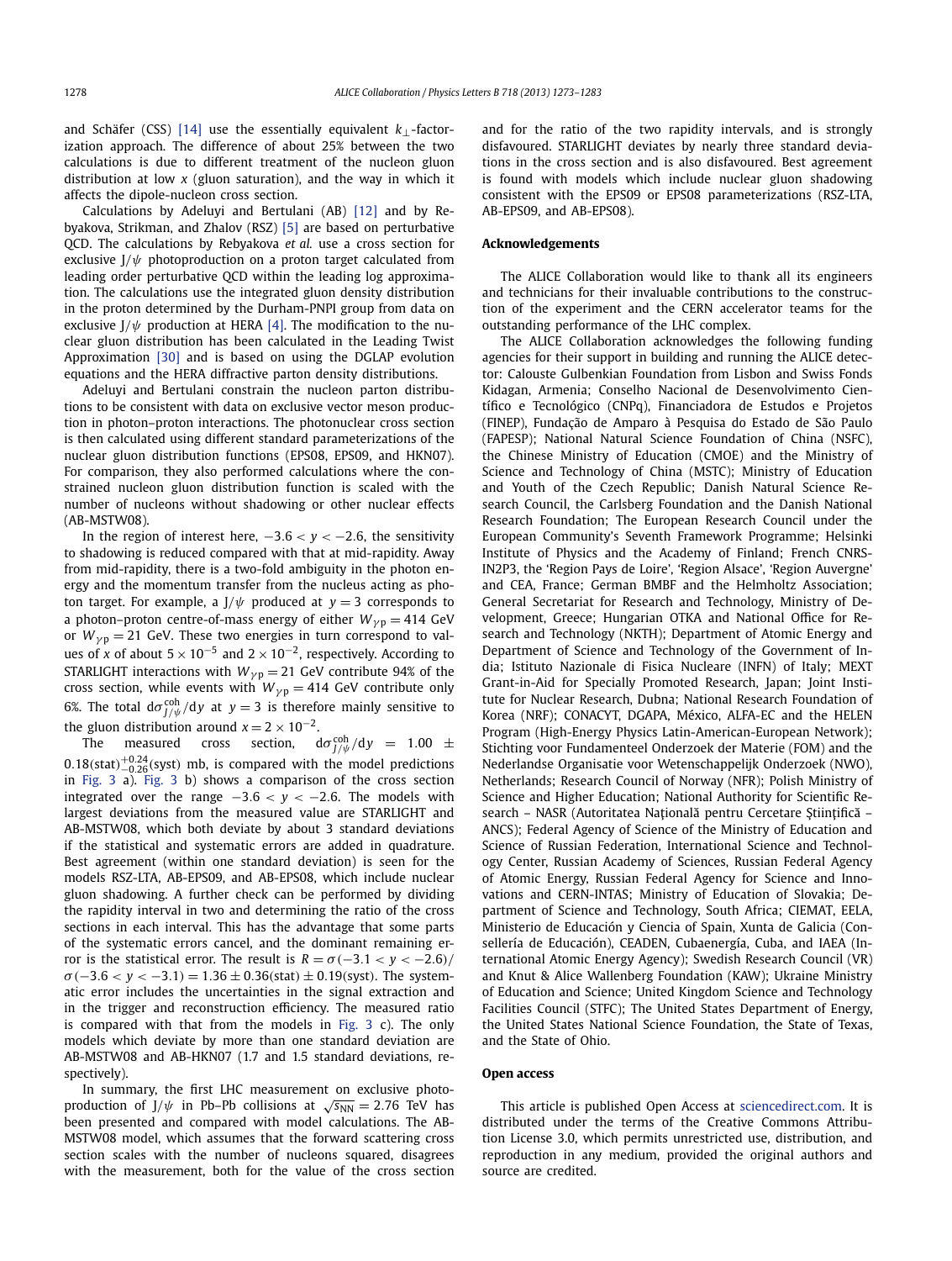#### <span id="page-6-0"></span>**References**

- [1] A.J. Baltz, et al., Phys. Rept. 458 (2008) 1.
- [2] C.A. Bertulani, S.R. Klein, J. Nystrand, Ann. Rev. Nucl. Part. Sci. 55 (2005) 271.
- [3] L. Frankfurt, W. Koepf, M. Strikman, Phys. Rev. D 57 (1998) 512.
- [4] A.D. Martin, C. Nockles, M.G. Ryskin, T. Teubner, Phys. Lett. B 662 (2008) 252.
- [5] V. Rebyakova, M. Strikman, M. Zhalov, Phys. Lett. B 710 (2012) 647.
- [6] K.J. Eskola, H. Paukkunen, C.A. Salgado, JHEP 0904 (2009) 065.
- [7] M.G. Ryskin, Z. Phys. C 57 (1993) 89.
- [8] B.I. Abelev, et al., STAR Collaboration, Phys. Rev. C 77 (2008) 034910.
- [9] S. Afanasiev, et al., PHENIX Collaboration, Phys. Lett. B 679 (2009) 321.
- [10] T. Aaltonen, et al., CDF Collaboration, Phys. Rev. Lett. 102 (2009) 242001.
- [11] S.R. Klein, J. Nystrand, Phys. Rev. C 60 (1999) 014903.
- [12] A. Adeluyi, C.A. Bertulani, Phys. Rev. C 85 (2012) 044904.
- [13] V.P. Goncalves, M.V.T. Machado, Phys. Rev. C 84 (2011) 011902.
- [14] A. Cisek, W. Schäfer, A. Szczurek, Phys. Rev. C 86 (2012) 014905.
- [15] K. Aamodt, et al., ALICE Collaboration, JINST 3 (2008) S08002.
- 
- [16] B. Abelev, et al., ALICE Collaboration, arXiv:1203.2436 [nucl-ex].
- [17] K. Aamodt, et al., ALICE Collaboration, Phys. Lett. B 704 (2011) 442; B. Abelev, et al., ALICE Collaboration, Phys. Rev. Lett. 109 (2012) 072301.
- [18] STARLIGHT website, <http://starlight.hepforge.org/>.
- [19] A.J. Baltz, Y. Gorbunov, S.R. Klein, J. Nystrand, Phys. Rev. C 80 (2009) 044902.
- [20] S. Chekanov, et al., ZEUS Collaboration, Eur. Phys. J. C 24 (2002) 345.
- [21] A. Aktas, et al., H1 Collaboration, Eur. Phys. J. C 46 (2006) 585.
- [22] J.E. Gaiser, PhD thesis, SLAC-R-255, 1982.
- [23] T. Sjöstrand, Comput. Phys. Commun. 82 (1994) 74.
- [24] F. Bossu, Z.C. del Valle, A. de Falco, M. Gagliardi, S. Grigoryan, G. Martinez Garcia, arXiv:1103.2394 [nucl-ex].
- [25] J. Beringer, et al., Particle Data Group Collaboration, Phys. Rev. D 86 (2012) 010001.
- [26] K. Hencken, E.A. Kuraev, V. Serbo, Phys. Rev. C 75 (2007) 034903.
- [27] A.J. Baltz, Phys. Rev. C 80 (2009) 034901.
- [28] A.J. Baltz, J. Nystrand, Phys. Rev. C 82 (2010) 027901.
- [29] J. Adams, et al., STAR Collaboration, Phys. Rev. C 70 (2004) 031902.
- [30] L. Frankfurt, M. Strikman, Eur. Phys. J. A 5 (1999) 293.

### **ALICE Collaboration**

B. Abelev <sup>bq</sup>, J. Adam <sup>ai</sup>, D. Adamová <sup>bw</sup>, A.M. Adare <sup>dq</sup>, M.M. Aggarwal <sup>ca</sup>, G. Aglieri Rinella <sup>ae</sup>, M. Agnello <sup>ct</sup>, A.G. Agocs <sup>bi</sup>, A. Agostinelli <sup>u</sup>, S. Aguilar Salazar <sup>be</sup>, Z. Ahammed [dm,](#page-10-0) A. Ahmad Masoodi <sup>o</sup>, N. Ahmad <sup>o</sup>, S.A. Ahn <sup>bk</sup>, S.U. Ahn <sup>al</sup>, A. Akindinov <sup>au</sup>, D. Aleksandrov <sup>cl</sup>, B. Alessandro<sup>ct</sup>, R. Alfaro Molina <sup>be</sup>, A. Alici <sup>[cq](#page-10-0),[j](#page-9-0)</sup>, A. Alkin <sup>[b](#page-9-0)</sup>, E. Almaráz Aviña <sup>be</sup>, J. Alme <sup>ag</sup>, T. Alt <sup>ak</sup>, V. Altini <sup>[ac](#page-9-0)</sup>, S. Altinpinar <sup>p</sup>, I. Altsybeev [dn,](#page-10-0) C. Andrei [bt,](#page-9-0) A. Andronic [ci,](#page-10-0) V. Anguelov [cf,](#page-10-0) J. Anielski [bc,](#page-9-0) C. Anson [q,](#page-9-0) T. Antičić<sup>cj</sup>, F. Antinori<sup>cp</sup>, P. Antonioli<sup>[cq](#page-10-0)</sup>, L. Aphecetche <sup>cy</sup>, H. Appelshäuser <sup>ba</sup>, N. Arbor <sup>bm</sup>, S. Arcelli<sup>u</sup>, A. Arend <sup>ba</sup>, N. Armesto <sup>n</sup>, R. Arnaldi <sup>ct</sup>, T. Aronsson <sup>dq</sup>, I.C. Arsene <sup>ci</sup>, M. Arslandok <sup>ba</sup>, A. Asryan <sup>dn</sup>, A. Augustinus [ae,](#page-9-0) R. Averbeck [ci,](#page-10-0) T.C. Awes [bx,](#page-10-0) J. Äystö [am,](#page-9-0) M.D. Azmi [o](#page-9-0)*,*[cc,](#page-10-0) M. Bach [ak,](#page-9-0) A. Badalà [cv,](#page-10-0) Y.W. Baek <sup>[bl](#page-9-0),al</sup>, R. Bailhache <sup>ba</sup>, R. Bala <sup>[ct](#page-10-0)</sup>, R. Baldini Ferroli <sup>[j](#page-9-0)</sup>, A. Ba[l](#page-9-0)disseri <sup>l</sup>, F. Baltasar Dos Santos Pedrosa [ae,](#page-9-0) J. Bán [av](#page-9-0), R.C. Baral [aw](#page-9-0), R. Barbera <sup>y</sup>, F. Barile [ac,](#page-9-0) G.G. Barnaföldi [bi,](#page-9-0) L.S. Barnby <sup>cn</sup>, V. Barret <sup>bl</sup>, J. Bartke <sup>da</sup>, M. Basile <sup>u</sup>, N. Bastid <sup>bl</sup>, S. Basu <sup>dm</sup>, B. Bathen <sup>bc</sup>, G. Batigne <sup>cy</sup>, B. Batyunya <sup>bh</sup>, C. Baumann <sup>ba</sup>, I.G. Bearden <sup>bu</sup>, H. Beck <sup>ba</sup>, N.K. Behera <sup>[ao](#page-9-0)</sup>, I. Belikov <sup>bg</sup>, F. Bellini <sup>u</sup>, R. Bellwied <sup>dg</sup>, E. Belmon[t](#page-9-0)-Moreno <sup>be</sup>, G. Bencedi <sup>bi</sup>, S. Beole <sup>t</sup>, I. Berceanu <sup>bt</sup>, A. Bercuci <sup>bt</sup>, Y. Berdnikov <sup>by</sup>, D. Berenyi <sup>bi</sup>, A.A.E. Bergognon <sup>cy</sup>, D. Berzano <sup>ct</sup>, L. Betev <sup>[ae](#page-9-0)</sup>, A. Bhasin <sup>cd</sup>, A.K. Bhati <sup>ca</sup>, J. Bhom <sup>dk</sup>, N. Bianchi <sup>bn</sup>, L. Bianchi <sup>[t](#page-9-0)</sup>, C. Bianchin <sup>z</sup>, J. Bielčík <sup>ai</sup>, J. Bielčíková <sup>bw</sup>, A. Bilandzic <sup>bu</sup>, S. Bjelogrlic <sup>at</sup>, F. Blanco <sup>dg</sup>, F. Blanco [h,](#page-9-0) D. Blau <sup>cl</sup>, C. Blume <sup>ba</sup>, M. Boccioli <sup>ae</sup>, N. Bock <sup>q</sup>, S. Böttger <sup>az</sup>, A. Bogdanov <sup>br</sup>, H. Bøggild <sup>[bu](#page-9-0)</sup>, M. Bogolyubsky <sup>[ar](#page-9-0)</sup>, L. Bo[l](#page-9-0)dizsár <sup>bi</sup>, M. Bombara <sup>aj</sup>, J. Book <sup>ba</sup>, H. Borel <sup>l</sup>, A. Borissov <sup>dp</sup>, F. Bossú <sup>cc</sup>, M. Bo[t](#page-9-0)je <sup>bv</sup>, E. Botta <sup>t</sup>, B. Boyer <sup>aq</sup>, E. Braidot <sup>bp</sup>, P. Braun-Munzinger <sup>ci</sup>, M. Bregant <sup>cy</sup>, T. Brei[t](#page-9-0)ner <sup>az</sup>, T.A. Browning <sup>cg</sup>, M. Broz <sup>ah</sup>, R. Brun <sup>ae</sup>, E. Bruna <sup>t, ct</sup>, G.E. Bruno <sup>ac</sup>, D. Budnikov <sup>ck</sup>, H. Buesching <sup>ba</sup>, S. Bufalino [t](#page-9-0),[ct,](#page-10-0) O. Busch [cf,](#page-10-0) Z. Buthelezi [cc,](#page-10-0) D. Caballero Orduna [dq,](#page-10-0) D. Caffarri <sup>[z](#page-9-0),[cp](#page-10-0)</sup>, X. Cai [e,](#page-9-0) H. Ca[i](#page-9-0)nes <sup>dq</sup>, E. Calvo Villar <sup>co</sup>, P. Camerini <sup>w</sup>, V. Canoa Roman <sup>i</sup>, G. Cara Romeo <sup>cq</sup>, W. Carena <sup>ae</sup>, F. Carena <sup>ae</sup>, N. Car[l](#page-9-0)in Filho <sup>dd</sup>, F. Carminati <sup>ae</sup>, A. Casanova Díaz <sup>bn</sup>, J. Castillo Castellanos <sup>l</sup>, J.F. Castillo Hernandez <sup>ci</sup>, E.A.R. Casula <sup>v</sup>, V. Catanescu <sup>bt</sup>, C. Cavicchioli <sup>ae</sup>, C. Ceballos Sanchez <sup>g</sup>, J. Cepila <sup>ai</sup>, P. Cerello <sup>[ct](#page-10-0)</sup>, B. Chang <sup>[am](#page-9-0), dt</sup>, S. Chape[l](#page-9-0)and <sup>ae</sup>, J.L. Charvet <sup>l</sup>, S. Chattopadhyay <sup>dm</sup>, S. Chattopadhyay [cm,](#page-10-0) I. Chawla <sup>ca</sup>, M. Cherney <sup>bz</sup>, C. Cheshkov [ae](#page-9-0), [df,](#page-10-0) B. Cheynis df, V. Chibante Barroso [ae,](#page-9-0) D.D. Chinellato <sup>dg</sup>, P. Chochula [ae](#page-9-0), M. Chojnacki <sup>[bu](#page-9-0), at</sup>, S. Choudhury [dm,](#page-10-0) P. Christakoglou <sup>bv</sup>, C.H. Christensen <s[u](#page-9-0)p>bu</sup>, P. Christiansen <sup>ad</sup>, T. Chujo <sup>dk</sup>, S.U. Chung <sup>ch</sup>, C. Cicalo <sup>cw</sup>, L. Cifarelli <sup>u,[ae](#page-9-0),[j](#page-9-0)</sup>, F. Cindolo <sup>cq</sup>, J. Cleymans <sup>cc</sup>, F. Coccetti <sup>[j](#page-9-0)</sup>, F. Colamaria <sup>ac</sup>, D. Colella <sup>ac</sup>, G. Conesa Balbastre <sup>bm</sup>, Z. Conesa del Valle <sup>ae</sup>, G. Cont[i](#page-9-0)n <sup>w</sup>, J.G. Con[t](#page-9-0)reras <sup>i</sup>, T.M. Cormier <sup>dp</sup>, Y. Corrales Morales <sup>t</sup>, P. Cortese <sup>ab</sup>, I. Cortés Maldonado <sup>a</sup>, M.R. Cosent[i](#page-9-0)no <sup>bp</sup>, F. Costa <sup>ae</sup>, M.E. Cotallo <sup>h</sup>, E. Crescio <sup>i</sup>, P. Crochet <sup>bl</sup>, E. Cruz Alaniz <sup>be</sup>, E. Cuautle <sup>bd</sup>, L. Cunqueiro <sup>bn</sup>, A. Dainese <sup>[z](#page-9-0),cp</sup>, H.H. Dalsgaard <sup>bu</sup>, A. Danu <sup>ay</sup>, D. Das <sup>cm</sup>, K. Das <sup>cm</sup>, I. Das <sup>aq</sup>, A. Dash <sup>de</sup>, S. Dash <sup>ao</sup>, S. De <sup>dm</sup>, G.O.V. de Barros <sup>[dd](#page-10-0)</sup>, A. De Caro <sup>[aa](#page-9-0),[j](#page-9-0)</sup>, G. de Cataldo <sup>cs</sup>, J. de Cuveland <sup>[ak](#page-9-0)</sup>, A. De Falco <sup>v</sup>, D. De Gruttola  $^{ad}$ , H. Delagrange <sup>cy</sup>, A. Deloff<sup>bs</sup>, N. De Marco <sup>ct</sup>, E. Dénes <sup>bi</sup>, S. De Pasquale  $^{ad}$ , A. Deppman [dd,](#page-10-0) G. D Erasmo [ac,](#page-9-0) R. de Rooij [at,](#page-9-0) M.A. Diaz Corchero [h,](#page-9-0) D. Di Bari ac, T. Dietel [bc,](#page-9-0) C. Di Giglio [ac,](#page-9-0) S. Di Liberto [cr,](#page-10-0) A. Di Mauro [ae,](#page-9-0) P. Di Nezza [bn,](#page-9-0) R. Divià [ae,](#page-9-0) Ø. Djuvsland [p](#page-9-0), A. Dobrin [dp](#page-10-0)*,*[ad,](#page-9-0) T. Dobrowol[s](#page-9-0)ki <sup>bs</sup>, I. Domínguez <sup>bd</sup>, B. Dönigus <sup>ci</sup>, O. Dordic <sup>s</sup>, O. Driga <sup>cy</sup>, A.K. Dubey <sup>dm</sup>, A. Dubla <sup>at</sup>, L. Ducroux [df,](#page-10-0) P. Dupieux [bl,](#page-9-0) A.K. Dutta Majumdar [cm](#page-10-0), M.R. Dutta Majumdar [dm,](#page-10-0) D. Elia [cs,](#page-10-0)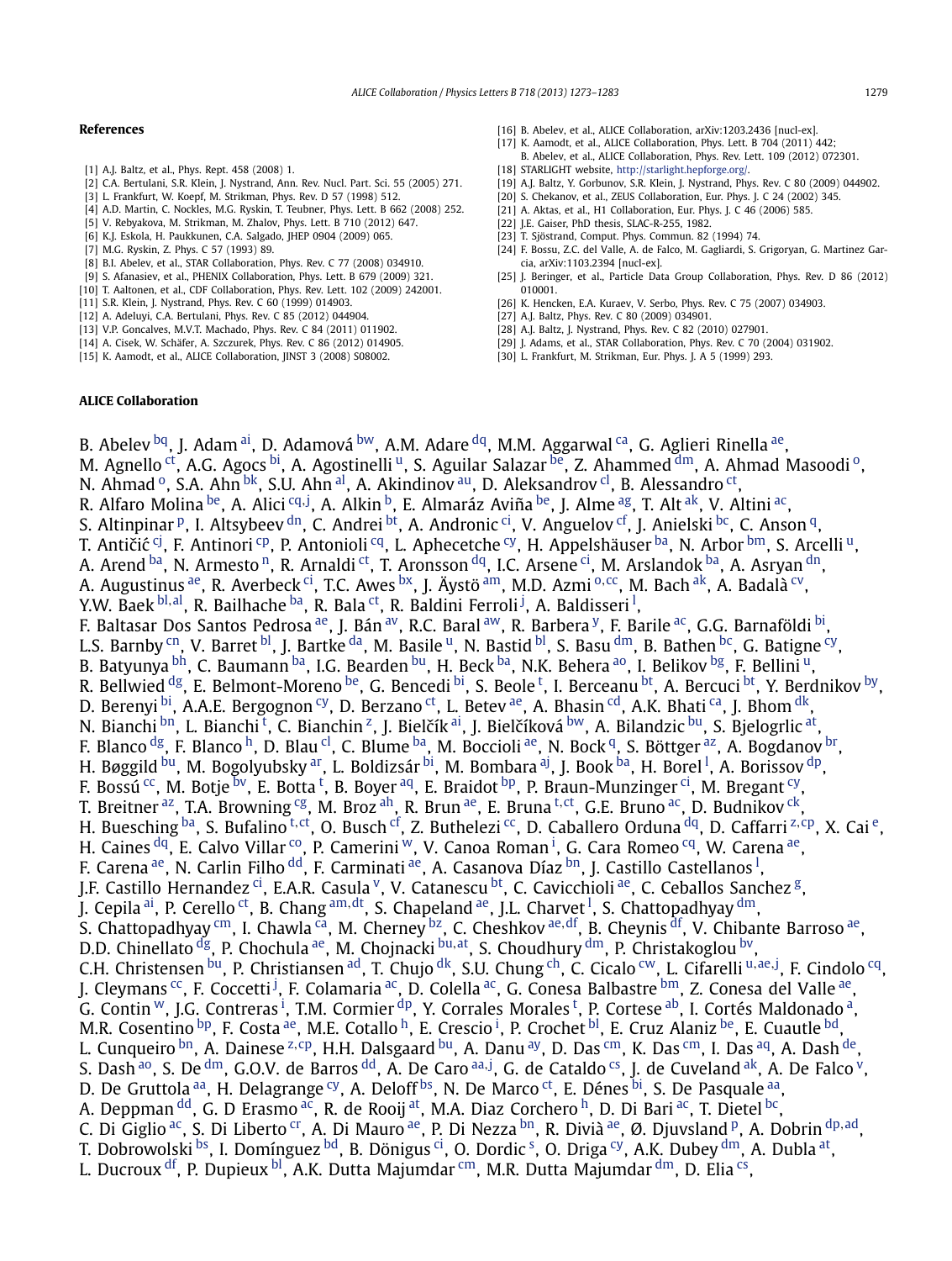D. Emschermann <sup>bc</sup>, H. Engel <sup>[az](#page-9-0)</sup>, B. Erazmus <sup>[ae](#page-9-0),cy</sup>, H.A. Erdal <sup>[ag](#page-9-0)</sup>, B. Espagnon <sup>aq</sup>, M. Estienne <sup>cy</sup>, S. Esumi <sup>dk</sup>, D. Evan[s](#page-9-0) <sup>cn</sup>, G. Eyyubova <sup>s</sup>, D. Fabris <sup>[z](#page-9-0),cp</sup>, J. Faivre <sup>[bm](#page-9-0)</sup>, D. Falchieri <sup>u</sup>, A. Fantoni <sup>bn</sup>, M. Fasel <sup>ci</sup>, R. Fearick <sup>cc</sup>, D. Fehlker <sup>p</sup>, L. Feldkamp <sup>bc</sup>, D. Felea <sup>ay</sup>, A. Feliciello<sup>ct</sup>, B. Fenton-Olsen <sup>bp</sup>, G. Feofilov <sup>[dn](#page-10-0)</sup>, A. Fernández Téllez <sup>a</sup>, A. Ferre[t](#page-9-0)ti <sup>t</sup>, R. Ferretti <sup>ab</sup>, A. Festanti <sup>z</sup>, J. Figiel <sup>da</sup>, M.A.S. Figueredo <sup>dd</sup>, S. Filchagin Ck, D. Finogeev [as,](#page-9-0) F.M. Fionda [ac,](#page-9-0) E.M. Fiore ac, M. Floris [ae,](#page-9-0) S. Foertsch [cc,](#page-10-0) P. Foka Ci, S. Fokin Cl, E. Fragiacomo <sup>cu</sup>, A. Francescon [ae](#page-9-0), [z,](#page-9-0) U. Frankenfeld [ci,](#page-10-0) U. Fuchs [ae,](#page-9-0) C. Furget [bm,](#page-9-0) M. Fusco Girard [aa](#page-9-0), J.J. Gaardhøje <sup>[bu](#page-9-0)</sup>, M. Gagliardi <sup>[t](#page-9-0)</sup>, A. Gago <sup>co</sup>, M. Gallio <sup>t</sup>, D.R. Gangadharan <sup>q</sup>, P. Ganoti <sup>bx</sup>, C. Garabatos <sup>ci</sup>, E. Garcia-Solis <sup>k</sup>, I. Garishvili <sup>[bq](#page-9-0)</sup>, J. Gerhard <sup>ak</sup>, M. Germain <sup>cy</sup>, C. Geuna <sup>[l](#page-9-0)</sup>, A. Gheata <sup>ae</sup>, M. Gheata <sup>[ay](#page-9-0), ae</sup>, P. Ghosh [dm,](#page-10-0) P. Gianotti [bn,](#page-9-0) M.R. Girard [do,](#page-10-0) P. Giubellino [ae,](#page-9-0) E. Gladysz-Dziadus [da,](#page-10-0) P. Glässel [cf,](#page-10-0) R. Gomez <sup>[dc](#page-10-0),[i](#page-9-0)</sup>, E.G. Ferreiro <sup>n</sup>, L.H. González-Trueba <sup>be</sup>, P. González-Zamora <sup>h</sup>, S. Gorbunov <sup>ak</sup>, A. Goswami <sup>ce</sup>, S. Gotovac <sup>cz</sup>, V. Grabski <sup>be</sup>, L.K. Graczykowski <sup>do</sup>, R. Grajcarek <sup>[cf](#page-10-0)</sup>, A. Grelli <sup>at</sup>, C. Grigoras <sup>ae</sup>, A. Grigoras [ae,](#page-9-0) V. Grigoriev [br,](#page-9-0) A. Grigoryan [dr,](#page-10-0) S. Grigoryan [bh,](#page-9-0) B. Grinyov [b,](#page-9-0) N. Grion [cu,](#page-10-0) P. Gros [ad,](#page-9-0) J.F. Grosse-Oetringhaus [ae,](#page-9-0) J.-Y. Grossiord [df,](#page-10-0) R. Grosso ae, F. Guber [as,](#page-9-0) R. Guernane [bm,](#page-9-0) C. Guerra Gutierrez<sup>co</sup>, B. Guerzoni<sup>u</sup>, M. Guilbaud <sup>df</sup>, K. Gulbrandsen <sup>bu</sup>, H. Gulkanyan <sup>dr</sup>, T. Gunji <sup>[dj](#page-10-0)</sup>, A. Gupta <sup>cd</sup>, R. Gupta <sup>cd</sup>, Ø. Haaland <sup>p</sup>, C. Hadjidakis <sup>aq</sup>, M. Haiduc <sup>[ay](#page-9-0)</sup>, H. Hamagaki <sup>[dj](#page-10-0)</sup>, G. Hamar <sup>bi</sup>, B.H. Han <sup>[r](#page-9-0)</sup>, L.D. Hanratty <sup>cn</sup>, A. Hansen <sup>bu</sup>, Z. Harmanová-Tóthová <sup>[aj](#page-9-0)</sup>, J.W. Harris <sup>dq</sup>, M. Hartig <sup>ba</sup>, B.H. Han , E.D. Hamatty , A. Hansen , E. Hamanova Tomora , J.W. Anno B., M. Herzo bc, A. Harton [k](#page-9-0), D. Hasegan <sup>ay</sup>, D. Hatzifotiadou <sup>cq</sup>, A. Hayrapetyan <sup>[ae](#page-9-0),[dr](#page-10-0)</sup>, S.T. Heckel [ba](#page-9-0), M. Heide [bc,](#page-9-0) H. Helstrup <sup>[ag](#page-9-0)</sup>, A. Hergheleg[i](#page-9-0)u <sup>bt</sup>, G. Herrera Corral <sup>i</sup>, N. Herrmann <sup>cf</sup>, B.A. Hess <sup>dl</sup>, K.F. Hetland <sup>ag</sup>, B. Hicks <sup>[dq](#page-10-0)</sup>, B. Hippolyte <sup>bg</sup>, Y. Hori <sup>dj</sup>, P. Hristov <sup>ae</sup>, I. Hřivnáčová <sup>aq</sup>, M. Huang <sup>p</sup>, T.J. Humanic <sup>q</sup>, D.S. Hwang <sup>[r](#page-9-0)</sup>, R. Ichou <sup>bl</sup>, R. Ilkaev <sup>[ck](#page-10-0)</sup>, I. Ilkiv <sup>bs</sup>, M. Inaba <sup>dk</sup>, E. Incani <sup>v</sup>, G.M. Innocen[t](#page-9-0)i <sup>t</sup>, P.G. Innocenti <sup>ae</sup>, M. Ippolitov <sup>cl</sup>, M. Irfan <sup>o</sup>, C. Ivan <sup>ci</sup>, V. Ivanov <sup>[by](#page-10-0)</sup>, A. Ivanov <sup>dn</sup>, M. Ivanov <sup>ci</sup>, O. Ivanytskyi <sup>b</sup>, A. Jacholkowski <sup>y</sup>, P.M. Jacobs <sup>[bp](#page-9-0)</sup>, H.J. Jang <sup>bk</sup>, R. Janik <sup>ah</sup>, M.A. Janik <sup>do</sup>, P.H.S.Y. Jayarathna <sup>[dg](#page-10-0)</sup>, S. Jena <sup>ao</sup>, D.M. Jha <sup>dp</sup>, R.T. Jimenez Bustamante <sup>bd</sup>, P.G. Jones <sup>cn</sup>, H. Jung <sup>al</sup>, A. Jusko <sup>cn</sup>, A.B. Kaidalov <sup>au</sup>, S. Kalcher <sup>ak</sup>, P. Kaliňák<sup>[av](#page-9-0)</sup>, T. Kalliokoski <sup>am</sup>, A. Kalweit <sup>[bb](#page-9-0),ae</sup>, J.H. Kang <sup>dt</sup>, V. Kaplin <sup>br</sup>, A. Karasu Uysal <sup>[ae,](#page-9-0)ds</sup>, O. Karavichev<sup>as</sup>, T. Karavicheva<sup>as</sup>, E. Karpechev<sup>as</sup>, A. Kazantsev<sup>cl</sup>, U. Kebschull [az,](#page-9-0) R. Keidel [du,](#page-10-0) S.A. Khan <sup>[dm](#page-10-0)</sup>, P. Khan <sup>cm</sup>, M.M. Khan <sup>o</sup>, A. Khanzadeev <sup>by</sup>, Y. Kha[r](#page-9-0)lov <sup>ar</sup>, B. Kileng <sup>ag</sup>, M. Kim <sup>dt</sup>, S. Kim <sup>r</sup>, D.J. Kim <sup>am</sup>, D.W. Kim <sup>al</sup>, J.H. Kim <sup>[r](#page-9-0)</sup>, J.S. Kim <sup>al</sup>, T. Kim <sup>dt</sup>, M. Kim <sup>al</sup>, B. Kim <sup>dt</sup>, S. Kirsch <sup>[ak](#page-9-0)</sup>, I. Kisel <sup>ak</sup>, S. Kiselev <sup>au</sup>, A. Kisiel <sup>do</sup>, J.L. Klay <sup>d</sup>, J. Klein <sup>cf</sup>, C. Klein-Bösing <sup>bc</sup>, M. Kliemant <sup>ba</sup>, A. Kluge <sup>ae</sup>, M.L. Knichel <sup>ci</sup>, A.G. Knospe <sup>db</sup>, K. Koch <sup>cf</sup>, M.K. Köhler <sup>ci</sup>, T. Kollegger <sup>ak</sup>, A. Kolojvari <sup>[dn](#page-10-0)</sup>, V. Kondratiev <sup>dn</sup>, N. Kondratyeva <sup>br</sup>, A. Konevskikh <sup>as</sup>, R. Kour <sup>cn</sup>, M. Kowalski <sup>da</sup>, S. Kox <sup>bm</sup>, G. Koyithatta Meethaleveedu <sup>ao</sup>, J. Kral <sup>[am](#page-9-0)</sup>, I. Králik <sup>av</sup>, F. Kramer <sup>ba</sup>, A. Kravčáková <sup>[aj](#page-9-0)</sup>, T. Krawutschke <sup>[cf](#page-10-0),af</sup>, M. Krelina <sup>[ai](#page-9-0)</sup>, M. Kretz <sup>ak</sup>, M. Krivda <sup>[cn](#page-10-0),av</sup>, F. Krizek<sup>am</sup>, M. Krus [ai,](#page-9-0) E. Kryshen <sup>[by](#page-10-0)</sup>, M. Krzewicki <sup>ci</sup>, Y. Kucheriaev <sup>cl</sup>, T. Kugathasan <sup>ae</sup>, C. Kuhn <sup>bg</sup>, P.G. Kuijer <sup>[bv](#page-10-0)</sup>, I. Kulakov <sup>[ba](#page-9-0)</sup>, J. Kumar <sup>ao</sup>, P. Kurashvili <sup>bs</sup>, A.B. Kurepin <sup>as</sup>, A. Kurepin <sup>as</sup>, A. Kuryakin <sup>ck</sup>, S. Kushpil <sup>[bw](#page-10-0)</[s](#page-9-0)up>, V. Kushpil <sup>bw</sup>, H. Kvaerno <sup>s</sup>, M.J. Kweon <sup>cf</sup>, Y. Kwon <sup>dt</sup>, P. Ladrón de Guevara <sup>[bd](#page-9-0)</sup>, I. Lakomov <sup>[aq](#page-9-0)</sup>, R. Langoy <sup>p</sup>, S.L. La Pointe [at,](#page-9-0) C. Lara [az,](#page-9-0) A. Lardeux <sup>c[y](#page-9-0)</sup>, P. La Rocca <sup>y</sup>, R. Lea <sup>w</sup>, M. Lechman <sup>ae</sup>, K.S. Lee <sup>al</sup>, G.R. Lee <sup>cn</sup>, S.C. Lee <sup>al</sup>, J. Lehnert <sup>ba</sup>, M. Lenhardt <sup>ci</sup>, V. Lenti <sup>cs</sup>, H. León <sup>be</sup>, M. Leoncino <sup>ct</sup>, I. León Monzón <sup>[dc](#page-10-0)</su[p](#page-9-0)>, H. León Vargas <sup>ba</sup>, P. Lévai <sup>bi</sup>, J. Lien <sup>p</sup>, R. Lietava <sup>cn</sup>, S. Lindal <[s](#page-9-0)up>s</sup>, V. Lindenstruth <sup>ak</sup>, C. Lippmann <sup>[ci](#page-10-0),ae</sup>, M.A. Lisa <sup>q</sup>, H.M. Ljunggren <sup>ad</sup>, P.I. Loenne <sup>p</sup>, V.R. Loggins [dp](#page-10-0), V. Loginov [br,](#page-9-0) S. Lohn [ae,](#page-9-0) D. Lohner [cf,](#page-10-0) C. Loizides [bp,](#page-9-0) K.K. Loo [am,](#page-9-0) X. Lopez [bl,](#page-9-0) E. López Torre[s](#page-9-0) <sup>g</sup>, G. Løvhøiden <sup>s</sup>, X.-G. Lu <sup>cf</sup>, P. Luettig <sup>ba</sup>, M. Lunardon <sup>z</sup>, J. Luo <sup>e</sup>, G. Luparello <sup>at</sup>, C. Luzzi <sup>ae</sup>, K. Ma<sup>e</sup>, R. Ma<sup>dq</sup>, D.M. Madagodahettige-Don <sup>dg</sup>, A. Maevskaya as, M. Mager bb, [ae,](#page-9-0) D.P. Mahapatra <sup>aw</sup>, A. Maire <sup>cf</sup>, M. Malaev <sup>by</sup>, I. Maldonado Cervantes <sup>bd</sup>, L. Malinina <sup>[bh](#page-9-0), 1</sup>, D. Mal'Kevich <sup>au</sup>, P. Malzacher <sup>ci</sup>, A. Mamonov <sup>ck</sup>, L. Manceau <sup>ct</sup>, L. Mangotra <sup>cd</sup>, V. Manko <sup>cl</sup>, F. Manso <sup>bl</sup>, V. Manzari <sup>cs</sup>, Y. Mao <sup>e</sup>, M. Marchisone <sup>[bl](#page-9-0),[t](#page-9-0)</sup>, J. Mareš <sup>ax</sup>, G.V. Margagliotti <sup>[w](#page-9-0),cu</sup>, A. Margotti <sup>cq</sup>, A. Marín <sup>ci</sup>, C.A. Marin Tobon [ae,](#page-9-0) C. Markert [db,](#page-10-0) M. Marquard [ba,](#page-9-0) I. Martashvili [di,](#page-10-0) N.A. Martin [ci,](#page-10-0) P. Martinengo ae, M.I. Martínez<sup>a</sup>, A. Martínez Davalos <sup>be</sup>, G. Martínez García<sup>cy</sup>, Y. Martynov <sup>b</sup>, A. Mas <sup>cy</sup>, S. Masciocchi [ci,](#page-10-0) M. Masera <sup>[t](#page-9-0)</sup>, A. Masoni <sup>cw</sup>, L. Massacrier <sup>cy</sup>, A. Mastroserio <sup>ac</sup>, Z.L. Matthews <sup>cn</sup>, A. Matyja <sup>[da](#page-10-0),cy</sup>, C. Mayer <sup>da</sup>, J. Mazer [di,](#page-10-0) M.A. Mazzoni <sup>cr</sup>, F. Meddi <sup>x</sup>, A. Menchaca-Rocha <sup>[be](#page-9-0)</sup>, J. Mercado Pérez <sup>cf</sup>, M. Meres <sup>ah</sup>, Y. Miake <sup>dk</sup>, L. Milano <sup>[t](#page-9-0)</[s](#page-9-0)up>, J. Milosevic <sup>s, 2</sup>, A. Mischke <sup>at</sup>, A.N. Mishra <sup>ce</sup>, D. Miśkowiec <sup>[ci](#page-10-0),ae</sup>, C. Mitu <sup>ay</sup>, S. Mizuno <sup>dk</sup>, J. Mlynarz <sup>dp</sup>, B. Mohanty <sup>[dm](#page-10-0)</sup>, L. Molnar <sup>[bi](#page-9-0),[ae](#page-9-0),bg</sup>, L. Montaño Zet[i](#page-9-0)na <sup>i</sup>, M. Monteno <sup>ct</sup>, E. Montes  $h$ , T. Moon [dt,](#page-10-0) M. Morando  $\frac{z}{2}$ , D.A. Moreira De Godoy [dd,](#page-10-0) S. Moretto  $\frac{z}{2}$ , A. Morsch [ae,](#page-9-0) V. Muccifora [bn,](#page-9-0) E. Mudnic Cz, S. Muhuri [dm,](#page-10-0) M. Mukherjee dm, H. Müller [ae,](#page-9-0) M.G. Munhoz [dd,](#page-10-0) L. Musa ae,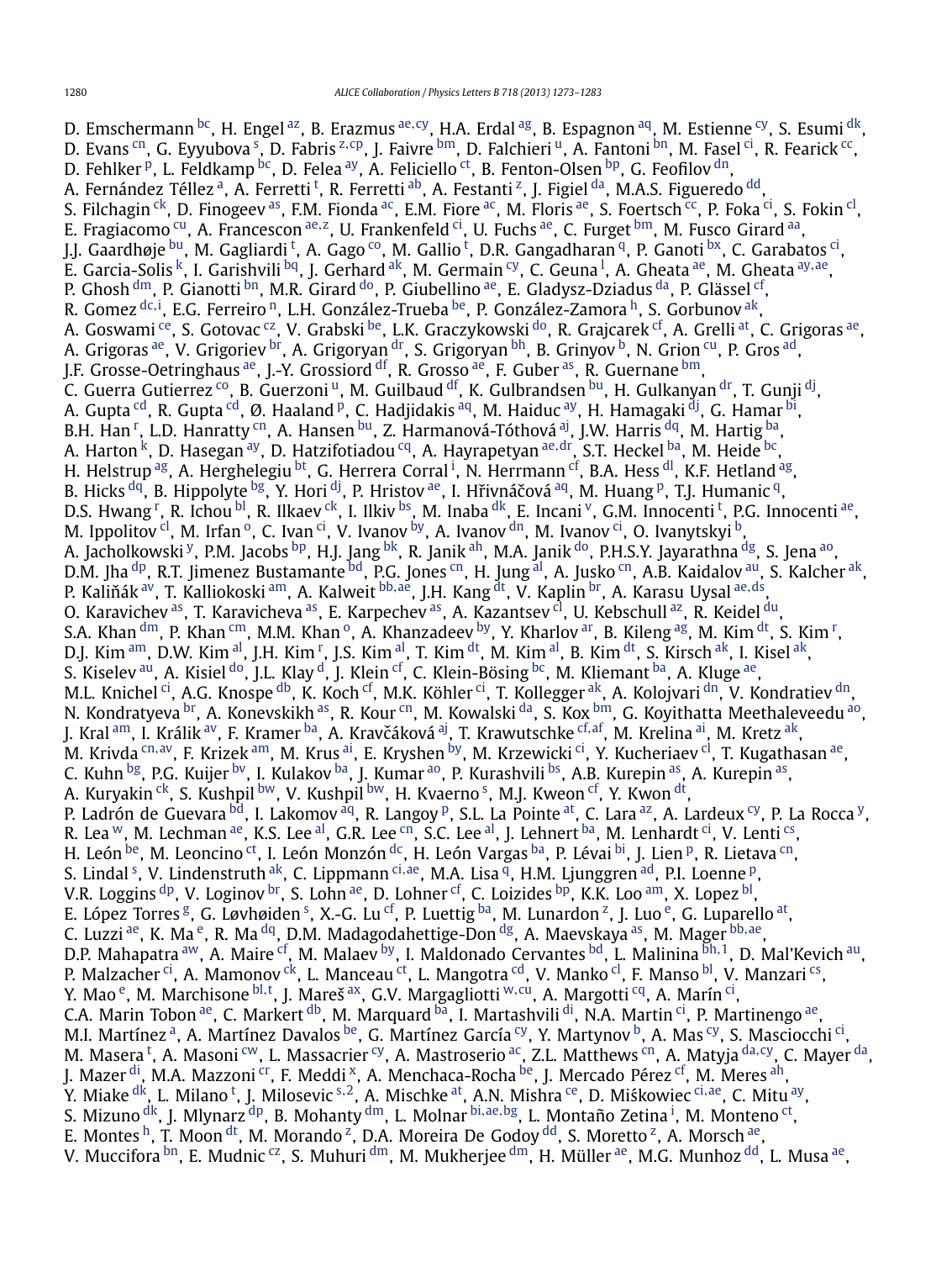A. Musso <sup>ct</sup>, B.K. Nandi <sup>ao</sup>, R. Nania <sup>cq</sup>, E. Nappi <sup>cs</sup>, C. Nattrass <sup>di</sup>, S. Navin <sup>[cn](#page-10-0)</sup>, T.K. Nayak <sup>dm</sup>, S. Nazarenko <sup>ck</sup>, A. Nedosekin <sup>au</sup>, M. Nicassio <sup>ac</sup>, M. Niculescu <sup>[ay](#page-9-0), ae</sup>, B.S. Nielsen <sup>bu</sup>, T. Niida <sup>dk</sup>, S. Nikolaev <sup>cl</sup>, V. Nikolic <sup>cj</sup>, V. Nikulin <sup>by</sup>, S. Nikulin <sup>[cl](#page-10-0)</[s](#page-9-0)up>, B.S. Nilsen <sup>bz</sup>, M.S. Nilsson <sup>s</sup>, F. Noferini <sup>[cq](#page-10-0), [j](#page-9-0)</sup>, P. Nomokonov <sup>bh</sup>, G. Nooren <sup>[at](#page-9-0)</sup>, N. Novitzky [am,](#page-9-0) A. Nyanin [cl,](#page-10-0) A. Nyatha [ao,](#page-9-0) C. Nygaard [bu](#page-9-0), J. Nystrand [p](#page-9-0)*,*[∗](#page-10-0), A. Ochirov [dn,](#page-10-0) H. Oeschler [bb](#page-9-0)*,*[ae,](#page-9-0) S.K. Oh <sup>al</sup>, S. Oh <sup>dq</sup>, J. Oleniacz <sup>do</sup>, A.C. Oliveira Da Silva <sup>dd</sup>, C. Oppedisano <sup>ct</sup>, A. Ortiz Velasquez <sup>[ad](#page-9-0),bd</sup>, A. Oskarsson <sup>ad</sup>, P. Ostrowski <sup>do</sup>, J. Otwinowski <sup>ci</sup>, K. Oyama <sup>cf</sup>, K. Ozawa <sup>dj</sup>, Y. Pachmayer <sup>cf</sup>, M. Pachr <sup>ai</sup>, F. Padilla <sup>[t](#page-9-0)</sup>, P. Pagano <sup>aa</sup>, G. Paić <sup>bd</sup>, F. Painke <sup>ak</sup>, C. Pajares <sup>n</sup>, S.K. Pal <sup>dm</sup>, A. Palaha <sup>cn</sup>, A. Palmeri <sup>cv</sup>, V. Papikyan <sup>dr</sup>, G.S. Pappalardo <sup>cv</sup>, W.J. Park <sup>ci</sup>, A. Passfeld <sup>bc</sup>, B. Pastirčák <sup>av</sup>, D.I. Patalakha <sup>ar</sup>, V. Paticchio <sup>cs</sup>, A. Pavlinov [dp,](#page-10-0) T. Pawlak [do](#page-10-0), T. Peitzmann [at,](#page-9-0) H. Pereira Da Costa [l](#page-9-0)*,*[3,](#page-10-0) E. Pereira De Oliveira Filho [dd](#page-10-0), D. Peresunko <sup>cl</sup>, C.E. Pérez Lara <sup>bv</sup>, E. Perez Lezama <sup>bd</sup>, D. Perini <sup>ae</sup>, D. Perrino <sup>ac</sup>, W. Peryt <sup>do</sup>, A. Pesci <sup>cq</sup>, V. Peskov [ae](#page-9-0), bd., Y. Pestov<sup>c</sup>, V. Petráček [ai,](#page-9-0) M. Petran ai, M. Petris bt., P. Petrov <sup>cn</sup>, M. Petrovici <sup>bt</sup>, C. Petta <sup>y</sup>, S. Piano <sup>cu</sup>, A. Piccotti <sup>ct</sup>, M. Pikna <sup>ah</sup>, P. Pillot <sup>cy</sup>, O. Pinazza <sup>ae</sup>, L. Pinsky <sup>[dg](#page-10-0)</sup>, N. Pitz <sup>ba</sup>, D.B. Piyarathna <sup>dg</sup>, M. Planinic <sup>cj</sup>, M. Płoskoń <sup>bp</sup>, J. Pluta <sup>do</sup>, T. Pocheptsov <sup>[bh](#page-9-0)</sup>, S. Pochybova <sup>bi</sup>, P.L.M. Podesta-Lerma <sup>dc</sup>, M.G. Poghosyan <sup>[ae](#page-9-0),[t](#page-9-0)</sup>, K. Polák <sup>ax</sup>, B. Polichtchouk <sup>ar</sup>, A. Pop <sup>bt</sup>, S. Porteboeuf-Houssais <sup>bl</sup>, V. Pospíšil <sup>ai</sup>, B. Potukuchi <sup>cd</sup>, S.K. Prasad <sup>dp</sup>, R. Preghenella <sup>[cq](#page-10-0), [j](#page-9-0)</sup>, F. Prino <sup>ct</sup>, C.A. Pruneau <sup>dp</sup>, I. Pshenichnov <sup>as</sup>, G. Puddu <sup>v</sup>, A. Pulvirenti <sup>y</sup>, V. Punin <sup>ck</sup>, M. Putiš <sup>[aj](#page-9-0)</[s](#page-9-0)up>, J. Putschke <sup>dp</sup>, E. Quercigh <sup>ae</sup>, H. Qvigstad <sup>s</sup>, A. Rachevski <sup>cu</sup>, A. Rademakers <sup>ae</sup>, T.S. Räihä <sup>am</sup>, J. Rak <sup>am</sup>, A. Rakotozafindrabe <sup>[l](#page-9-0)</sup>, L. Ramello <sup>ab</sup>, A. Ramírez Reyes <sup>[i](#page-9-0)</sup>, R. Raniwala <sup>ce</sup>, S. Raniwala <sup>ce</sup>, S.S. Räsänen [am,](#page-9-0) B.T. Rascanu <sup>ba</sup>, D. Rathee <sup>ca</sup>, K.F. Read <sup>di</sup>, J.S. Real <sup>bm</sup>, K. Redlich [bs](#page-9-0), [bf,](#page-9-0) R.J. Reed [dq,](#page-10-0) A. Rehman P, P. Reichelt [ba,](#page-9-0) M. Reicher [at,](#page-9-0) R. Renfordt [ba](#page-9-0), A.R. Reolon [bn,](#page-9-0) A. Re[s](#page-9-0)hetin <sup>as</sup>, F. Rettig <sup>ak</sup>, J.-P. Revol <sup>ae</sup>, K. Reygers <sup>cf</sup>, L. Riccati <sup>ct</sup>, R.A. Ricci <sup>bo</sup>, T. Richert <sup>ad</sup>, M. Richter <sup>s</sup>, P. Riedler <sup>ae</sup>, W. Riegler <sup>ae</sup>, F. Riggi <sup>[y](#page-9-0),cv</su[p](#page-9-0)>, M. Rodríguez Cahuantzi <[s](#page-9-0)up>a</sup>, A. Rodriguez Manso <sup>bv</sup>, K. Røed <sup>p,s</sup>, D. Rohr <sup>ak</sup>, D. Röhrich <sup>p</sup>, R. Romita <sup>ci</sup>, F. Ronchetti <sup>[bn](#page-9-0)</sup>, P. Rosnet <sup>bl</sup>, S. Rossegger <sup>ae</sup>, A. Rossi <sup>[ae,](#page-9-0)z</sup>, P. Roy <sup>cm</sup>, C. Roy <sup>bg</sup>, A.J. Rubio Montero <sup>[h](#page-9-0)</sup>, R. Rui <sup>w</sup>, R. Russo <sup>[t](#page-9-0)</sup>, E. Ryabinkin <sup>[cl](#page-10-0)</sup>, A. Rybicki <sup>da</sup>, S. Sadovsky <sup>ar</sup>, K. Šafařík<sup>ae</sup>, R. Sahoo <sup>ap</sup>, P.K. Sahu <sup>aw</sup>, J. Saini [dm](#page-10-0), H. Sakaguchi [an](#page-9-0), S. Sakai <sup>bp</sup>, D. Sakata <sup>dk</sup>, C.A. Salgado <sup>n</sup>, J. Salzwedel <sup>q</sup>, S. Sambyal <sup>cd</sup>, V. Samsonov <sup>by</sup>, X. Sanchez Castro <sup>bg</sup>, L. Šándor <sup>av</sup>, A. Sandoval <sup>be</sup>, S. Sano <sup>dj</sup>, M. Sano <sup>dk</sup>, R. Santoro <sup>[ae](#page-9-0), [j](#page-9-0)</sup>, J. Sarkamo <sup>am</sup>, E. Scapparone <sup>cq</sup>, F. Scarlassara <sup>[z](#page-9-0)</sup>, R.P. Scharenberg <sup>cg</sup>, C. Schiaua <sup>bt</sup>, R. Schicker <sup>cf</sup>, H.R. Schmidt <sup>dl</sup>, C. Schmidt <sup>ci</sup>, S. Schreiner <sup>ae</sup>, S. Schuchmann <sup>ba</sup>, J. Schukraft <sup>ae</sup>, T. Schuster <sup>dq</sup>, Y. Schutz <sup>[ae](#page-9-0),cy</sup>, K. Schwarz <sup>ci</sup>, K. Schweda <sup>ci</sup>, G. Scioli <sup>u</sup>, E. Scomparin <sup>ct</sup>, R. Scott <sup>di</sup>, G. Segato<sup>2</sup>, I. Selyuz[h](#page-9-0)enkov<sup>ci</sup>, S. Senyukov<sup>bg</sup>, J. Seo<sup>ch</sup>, S. Serci<sup>v</sup>, E. Serradilla<sup>h,be</sup>, A. Sevcenco <sup>ay</sup>, A. Shabetai <sup>cy</sup>, G. Shabratova <sup>bh</sup>, R. Shahoyan <sup>ae</sup>, S. Sharma <sup>cd</sup>, N. Sharma <sup>[ca](#page-10-0),di</sup>, S. Rohni <sup>cd</sup>, K. Shigaki <sup>an</sup>, K. Sh[t](#page-9-0)ejer <sup>g</sup>, Y. Sibiriak <sup>cl</sup>, M. Siciliano <sup>t</sup>, E. Sicking <sup>ae</sup>, S. Siddhanta <sup>cw</sup>, T. Siemiarczuk <sup>bs</sup>, D. Silvermyr <sup>bx</sup>, C. Silvestre [bm,](#page-9-0) G. Simatovic [bd](#page-9-0),[cj,](#page-10-0) G. Simonetti [ae,](#page-9-0) R. Singaraju [dm,](#page-10-0) R. Singh [cd,](#page-10-0) S. Singha [dm](#page-10-0), V. Singhal dm, T. Sinha <sup>cm</sup>, B.C. Sinha <sup>dm</sup>, B. Sitar <sup>ah</sup>, M. Sitta <sup>[ab](#page-9-0)</[s](#page-9-0)up>, T.B. Skaali <sup>s</sup>, K. Skjerdal <sup>p</sup>, R. Smakal <sup>[ai](#page-9-0)</sup>, N. Smirnov <sup>[dq](#page-10-0)</sup>, R.J.M. Snellings <sup>at</sup>, C. Søgaard <sup>[bu](#page-9-0),ad</sup>, R. Soltz <sup>bq</sup>, H. Son <sup>[r](#page-9-0)</sup>, J. Song <sup>[ch](#page-10-0)</sup>, M. Song <sup>dt</sup>, C. Soos <sup>ae</sup>, F. Soramel <sup>[z](#page-9-0)</sup>, I. Sputowska  $^{da}$ , M. Spyropoulou-Stassinaki c<sup>b</sup>, B.K. Srivastava <sup>cg</sup>, J. Stachel [cf](#page-10-0), I. Stan <sup>ay</sup>, I. Stan <sup>ay</sup>, I. Stan <sup>ay</sup>, G. Stefanek <sup>bs</sup>, M. Steinpreis [q,](#page-9-0) E. Stenlund <sup>ad</sup>, G. Steyn <sup>cc</sup>, J.H. Stiller <sup>[cf](#page-10-0)</sup>, D. Stocco <sup>cy</sup>, M. Stolpovskiy <sup>[ar](#page-9-0)</sup>, P. S[t](#page-9-0)rmen <sup>ah</sup>, A.A.P. Suaide <sup>dd</sup>, M.A. Subieta Vásquez <sup>t</sup>, T. Sugitate <sup>an</sup>, C. Suire <sup>aq</sup>, R. Sultanov <sup>au</sup>, M. Šumbera [bw,](#page-10-0) T. Susa [cj,](#page-10-0) T.J.M. Symons [bp,](#page-9-0) A. Szanto de Toledo [dd,](#page-10-0) I. Szarka [ah,](#page-9-0) A. Szczepankiewicz [da](#page-10-0)*,*[ae,](#page-9-0) A. Szostak <sup>p</sup>, M. Szymański <sup>do</sup>, J. Takahashi <sup>de</sup>, J.D. Tapia Takaki <sup>aq</sup>, A. Tarantola Peloni <sup>ba</sup>, A. Tarazona Martinez [ae,](#page-9-0) A. T[a](#page-9-0)uro ae, G. Tejeda Muñoz a, A. Telesca ae, C. Terrevoli [ac,](#page-9-0) J. Thäder [ci,](#page-10-0) D. Thomas [at,](#page-9-0) R. Tieulent [df,](#page-10-0) A.R. Timmins [dg,](#page-10-0) D. Tlusty al, A. Toia [ak](#page-9-0), [z](#page-9-0), [cp,](#page-10-0) H. Torii [dj,](#page-10-0) L. Toscano <sup>ct</sup>, V. Trubnikov <sup>b</sup>, D. Truesdale <sup>q</sup>, W.H. Trzaska <sup>am</sup>, T. Tsuji <sup>dj</sup>, A. Tumkin <sup>[ck](#page-10-0)</[s](#page-9-0)up>, R. Turrisi <sup>cp</sup>, T.S. Tveter <sup>s</sup>, J. Ulery [ba,](#page-9-0) K. Ullaland [p,](#page-9-0) J. Ulrich [bj](#page-9-0)*,*[az,](#page-9-0) A. Uras [df,](#page-10-0) J. Urbán [aj](#page-9-0), G.M. Urciuoli [cr,](#page-10-0) G.L. Usai [v,](#page-9-0) M. Vajzer [ai](#page-9-0)*,*[bw,](#page-10-0) M. Vala <sup>[bh](#page-9-0),[av](#page-9-0)</sup>, L. Valencia Palomo <sup>aq</sup>, S. Vallero <sup>cf</sup>, P. Vande Vyvre <sup>ae</sup>, M. van Leeuwen <sup>at</sup>, L. Vannucci <sup>bo</sup>, A. Vargas <sup>a</sup>, R. Varma <sup>ao</sup>, M. Vasileiou <sup>cb</sup>, A. Vasiliev <sup>[cl](#page-10-0)</sup>, V. Vechernin <sup>dn</sup>, M. Veldhoen <sup>at</sup>, M. Venaruzzo <sup>w</sup>, E. Vercellin <sup>[t](#page-9-0)</sup>, S. Vergara <sup>a</sup>, R. Vernet <sup>[f](#page-9-0)</sup>, M. Verweij <sup>at</sup>, L. Vickovic <sup>cz</sup>, G. Viesti <sup>z</sup>, Z. Vilakazi <sup>cc</sup>, O. Villalobos Baillie<sup>cn</sup>, Y. Vinogradov <sup>[ck](#page-10-0)</sup>, A. Vinogradov <sup>cl</sup>, L. Vinogradov [dn,](#page-10-0) T. Virgili [aa,](#page-9-0) Y.P. Viyogi [dm,](#page-10-0) A. Vodopyanov [bh,](#page-9-0) K. Voloshin [au,](#page-9-0) S. Voloshin [dp,](#page-10-0) G. Volpe [ae,](#page-9-0) B. von Haller [ae](#page-9-0), D. Vranic [ci,](#page-10-0) J. Vrláková [aj,](#page-9-0) B. Vulpescu <sup>bl</sup>, A. Vyushin <sup>ck</sup>, B. Wagner <sup>p</sup>, V. Wagner <sup>ai</sup>, R. Wan <sup>e</sup>, D. Wang <sup>e</sup>, Y. Wang <sup>e</sup>, M. Wang <sup>e</sup>, Y. Wang <sup>cf</sup>, K. Watanabe <sup>dk</sup>, M. Weber <sup>dg</sup>, J.P. Wessels <sup>[ae](#page-9-0),[bc](#page-9-0)</[s](#page-9-0)up>, U. Westerhoff <sup>bc</sup>, J. Wiechula <sup>dl</sup>, J. Wikne <sup>s</sup>, M. Wilde  $\rm^{bc}$ , A. Wilk  $\rm^{bc}$ , G. Wilk  $\rm^{bs}$ , M.C.S. Williams <sup>cq</sup>, B. Windelband <sup>cf</sup>, L. Xaplanteris Karampatsos [db,](#page-10-0) C.G. Ya[l](#page-9-0)do <sup>dp</sup>, Y. Yamaguchi <sup>dj</sup>, H. Yang <sup>l,at</sup>, S. Yang <sup>p</sup>, S. Yasnopolskiy <sup>cl</sup>, J. Yi <sup>ch</sup>, Z. Yin <sup>e</sup>, I.-K. Yoo <sup>ch</sup>,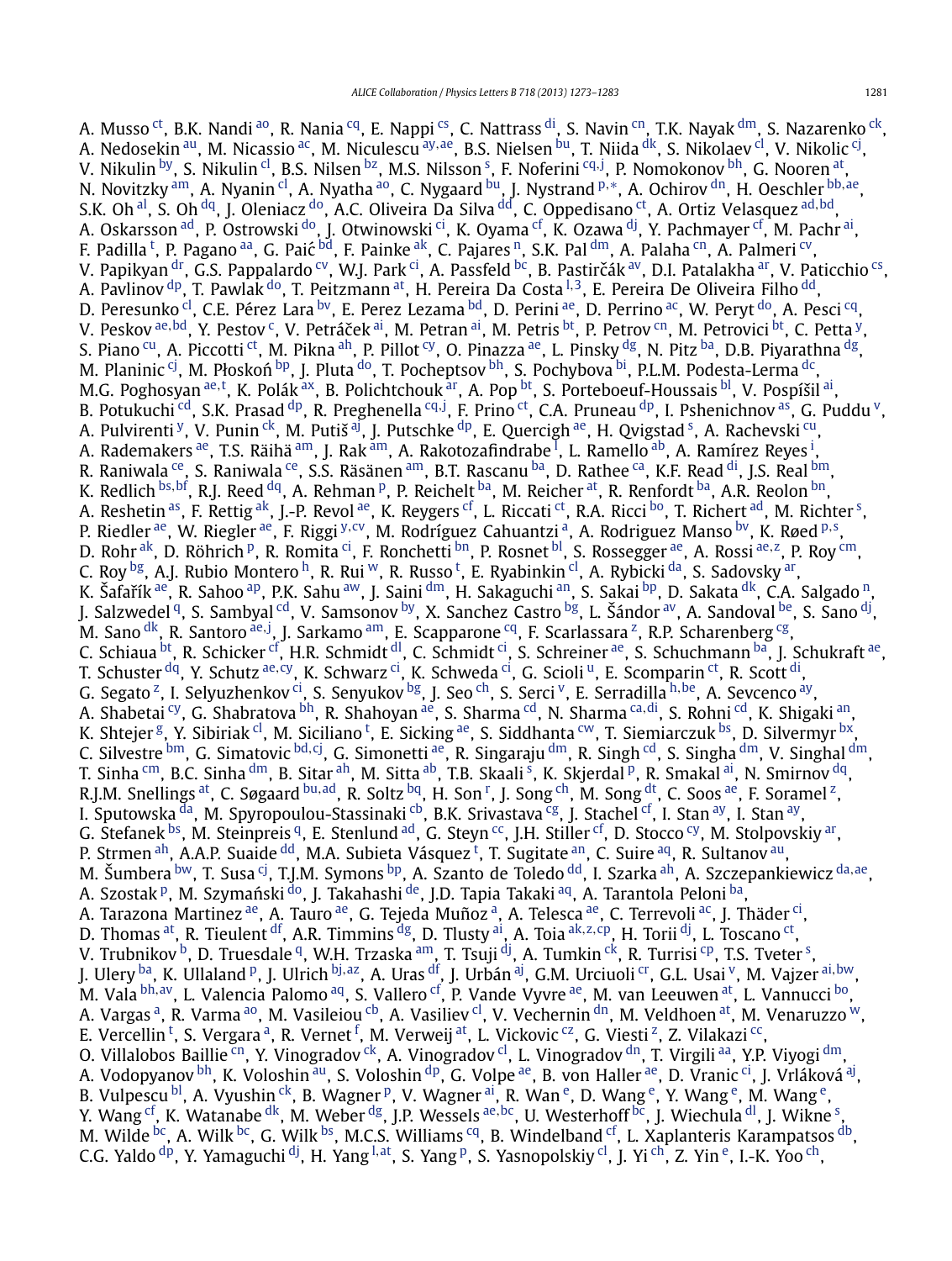<span id="page-9-0"></span>J. Yoon <sup>dt</sup>, W. Yu <sup>ba</sup>, X. Yuan <sup>e</sup>, I. Yushmanov <sup>cl</sup>, V. Zaccolo <sup>bu</sup>, C. Zach <sup>ai</sup>, C. Zampolli <sup>cq</sup>, S. Zaporozhets <sup>bh</sup>, A. Zarochentsev <sup>[dn](#page-10-0)</sup>, P. Závada <sup>ax</sup>, N. Zaviyalov <sup>ck</sup>, H. Zbroszczyk <sup>do</sup>, P. Zelnicek <sup>az</sup>, I.S. Zgura <sup>ay</sup>, M. Zhalov <sup>[by](#page-10-0)</sup>, H. Zhang <sup>e</sup>, X. Zhang <sup>bl, e</sup>, D. Zhou <sup>e</sup>, F. Zhou <sup>e</sup>, Y. Zhou <sup>at</sup>, J. Zhu <sup>e</sup>, J. Zhu <sup>e</sup>, X. Zhu <sup>e</sup>, H. Zhu <sup>e</sup>, A. Zichichi <sup>u, j</sup>, A. Zimmermann <sup>cf</sup>, G. Zinovjev <sup>b</sup>, Y. Zoccarato <sup>df</sup>, M. Zynovyev <sup>b</sup>, M. Zyzak <sup>ba</sup>

- <sup>e</sup> *Central China Normal University, Wuhan, China*
- <sup>f</sup> *Centre de Calcul de l'IN2P3, Villeurbanne, France*
- <sup>g</sup> *Centro de Aplicaciones Tecnológicas y Desarrollo Nuclear (CEADEN), Havana, Cuba*
- <sup>h</sup> *Centro de Investigaciones Energéticas Medioambientales y Tecnológicas (CIEMAT), Madrid, Spain*
- <sup>i</sup> *Centro de Investigación y de Estudios Avanzados (CINVESTAV), Mexico City and Mérida, Mexico*
- <sup>j</sup> *Centro Fermi Centro Studi e Ricerche e Museo Storico della Fisica "Enrico Fermi", Rome, Italy*
- <sup>k</sup> *Chicago State University, Chicago, United States*
- <sup>l</sup> *Commissariat à l'Energie Atomique, IRFU, Saclay, France*
- <sup>m</sup> *COMSATS Institute of Information Technology (CIIT), Islamabad, Pakistan*
- <sup>n</sup> *Departamento de Física de Partículas and IGFAE, Universidad de Santiago de Compostela, Santiago de Compostela, Spain*
- <sup>o</sup> *Department of Physics Aligarh Muslim University, Aligarh, India*
- <sup>p</sup> *Department of Physics and Technology, University of Bergen, Bergen, Norway*
- <sup>q</sup> *Department of Physics, Ohio State University, Columbus, OH, United States*
- <sup>r</sup> *Department of Physics, Sejong University, Seoul, South Korea*
- <sup>s</sup> *Department of Physics, University of Oslo, Oslo, Norway*
- <sup>t</sup> *Dipartimento di Fisica dell'Università and Sezione INFN, Turin, Italy*
- <sup>u</sup> *Dipartimento di Fisica dell'Università and Sezione INFN, Bologna, Italy*
- <sup>v</sup> *Dipartimento di Fisica dell'Università and Sezione INFN, Cagliari, Italy*
- <sup>w</sup> *Dipartimento di Fisica dell'Università and Sezione INFN, Trieste, Italy*
- <sup>x</sup> *Dipartimento di Fisica dell'Università 'La Sapienza' and Sezione INFN, Rome, Italy*
- <sup>y</sup> *Dipartimento di Fisica e Astronomia dell'Università and Sezione INFN, Catania, Italy*
- <sup>z</sup> *Dipartimento di Fisica e Astronomia dell'Università and Sezione INFN, Padova, Italy*
- aa *Dipartimento di Fisica 'E.R. Caianiello' dell'Università and Gruppo Collegato INFN, Salerno, Italy*
- ab *Dipartimento di Scienze e Innovazione Tecnologica dell'Università del Piemonte Orientale and Gruppo Collegato INFN, Alessandria, Italy*
- ac *Dipartimento Interateneo di Fisica 'M. Merlin' and Sezione INFN, Bari, Italy*
- ad *Division of Experimental High Energy Physics, University of Lund, Lund, Sweden*
- ae *European Organization for Nuclear Research (CERN), Geneva, Switzerland*
- af *Fachhochschule Köln, Köln, Germany*
- ag *Faculty of Engineering, Bergen University College, Bergen, Norway*
- ah *Faculty of Mathematics, Physics and Informatics, Comenius University, Bratislava, Slovakia*
- ai *Faculty of Nuclear Sciences and Physical Engineering, Czech Technical University in Prague, Prague, Czech Republic*
- aj *Faculty of Science, P.J. Šafárik University, Košice, Slovakia*
- ak *Frankfurt Institute for Advanced Studies, Johann Wolfgang Goethe-Universität Frankfurt, Frankfurt, Germany*
- al *Gangneung-Wonju National University, Gangneung, South Korea*
- am *Helsinki Institute of Physics (HIP) and University of Jyväskylä, Jyväskylä, Finland*
- an *Hiroshima University, Hiroshima, Japan*
- ao *Indian Institute of Technology Bombay (IIT), Mumbai, India*
- ap *Indian Institute of Technology Indore (IIT), Indore, India*
- aq *Institut de Physique Nucléaire d'Orsay (IPNO), Université Paris-Sud, CNRS-IN2P3, Orsay, France*
- ar *Institute for High Energy Physics, Protvino, Russia*
- as *Institute for Nuclear Research, Academy of Sciences, Moscow, Russia*
- at *Nikhef, National Institute for Subatomic Physics and Institute for Subatomic Physics of Utrecht University, Utrecht, Netherlands*
- au *Institute for Theoretical and Experimental Physics, Moscow, Russia*
- av *Institute of Experimental Physics, Slovak Academy of Sciences, Košice, Slovakia*
- aw *Institute of Physics, Bhubaneswar, India*
- ax *Institute of Physics, Academy of Sciences of the Czech Republic, Prague, Czech Republic*
- ay *Institute of Space Sciences (ISS), Bucharest, Romania*
- az *Institut für Informatik, Johann Wolfgang Goethe-Universität Frankfurt, Frankfurt, Germany*
- ba *Institut für Kernphysik, Johann Wolfgang Goethe-Universität Frankfurt, Frankfurt, Germany*
- bb *Institut für Kernphysik, Technische Universität Darmstadt, Darmstadt, Germany*
- bc *Institut für Kernphysik, Westfälische Wilhelms-Universität Münster, Münster, Germany*
- bd *Instituto de Ciencias Nucleares, Universidad Nacional Autónoma de México, Mexico City, Mexico*
- be *Instituto de Física, Universidad Nacional Autónoma de México, Mexico City, Mexico*
- bf *Institut of Theoretical Physics, University of Wroclaw, Poland*
- bg *Institut Pluridisciplinaire Hubert Curien (IPHC), Université de Strasbourg, CNRS-IN2P3, Strasbourg, France*
- bh *Joint Institute for Nuclear Research (JINR), Dubna, Russia*
- bi *KFKI Research Institute for Particle and Nuclear Physics, Hungarian Academy of Sciences, Budapest, Hungary*
- bj *Kirchhoff-Institut für Physik, Ruprecht-Karls-Universität Heidelberg, Heidelberg, Germany*
- bk *Korea Institute of Science and Technology Information, Daejeon, South Korea*
- bl *Laboratoire de Physique Corpusculaire (LPC), Clermont Université, Université Blaise Pascal, CNRS-IN2P3, Clermont-Ferrand, France*
- bm *Laboratoire de Physique Subatomique et de Cosmologie (LPSC), Université Joseph Fourier, CNRS-IN2P3, Institut Polytechnique de Grenoble, Grenoble, France*
- bn *Laboratori Nazionali di Frascati, INFN, Frascati, Italy*
- bo *Laboratori Nazionali di Legnaro, INFN, Legnaro, Italy*
- bp *Lawrence Berkeley National Laboratory, Berkeley, CA, United States*
- bq *Lawrence Livermore National Laboratory, Livermore, CA, United States*
- br *Moscow Engineering Physics Institute, Moscow, Russia*
- bs *National Centre for Nuclear Studies, Warsaw, Poland*
- bt *National Institute for Physics and Nuclear Engineering, Bucharest, Romania*

<sup>a</sup> *Benemérita Universidad Autónoma de Puebla, Puebla, Mexico*

<sup>b</sup> *Bogolyubov Institute for Theoretical Physics, Kiev, Ukraine*

<sup>c</sup> *Budker Institute for Nuclear Physics, Novosibirsk, Russia*

<sup>d</sup> *California Polytechnic State University, San Luis Obispo, CA, United States*